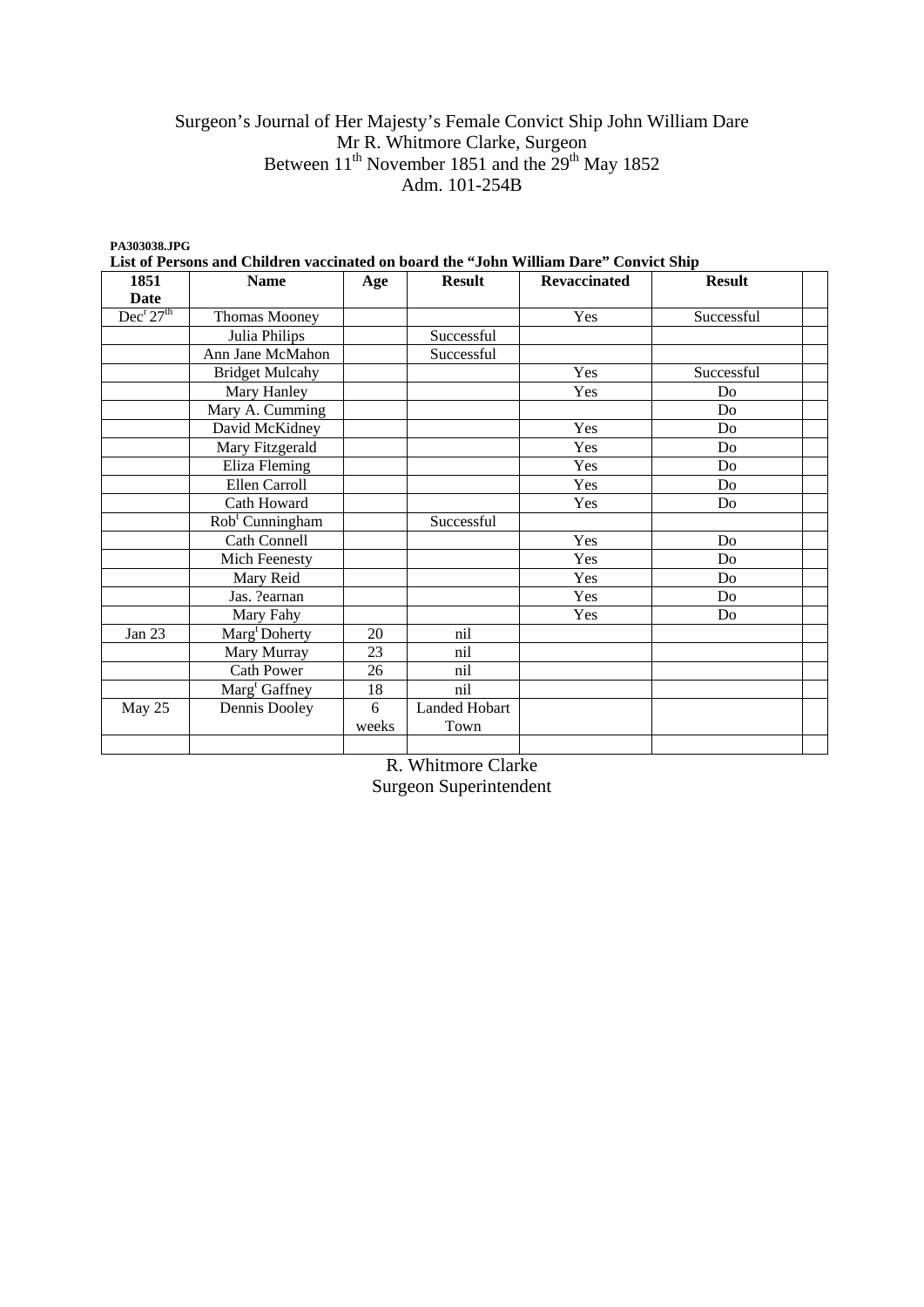### **Copy of daily Sick Book Her Majesty's Female Convict Ship "John William Dare" Dec<sup>r</sup> 20th 1851. May 25th 1852**

| <b>When Put</b>                                | <b>Register</b><br><b>Name</b>   | Age    | Quality                  | <b>Disease or Hurt</b> | <b>When Put</b>     | How                                      |
|------------------------------------------------|----------------------------------|--------|--------------------------|------------------------|---------------------|------------------------------------------|
| <b>On Sick</b>                                 | <b>Number</b>                    |        |                          |                        | <b>Off Sick</b>     | <b>Disposed</b>                          |
| List                                           |                                  |        |                          |                        | List                | of/how                                   |
|                                                |                                  |        |                          |                        |                     | many days<br>sick                        |
| 1851                                           |                                  |        |                          | Mesenteric             | 1852                | D.D.<br>13                               |
| Dec <sup>r</sup> 21                            | Patr <sup>k</sup> Walsh          | 3      | Child                    | Disease                | $Jany$ 3            |                                          |
|                                                |                                  |        |                          | (Diarrhoea)            |                     |                                          |
| 31                                             | Marg <sup>t</sup> Roarke<br>70   | 18     | Convict                  | Rheumatismus           | Jan <sup>y</sup> 14 | D.C.<br>14                               |
| 1852                                           | Mary Morris                      | 24     | Free Settler             | Obstipatio             | Jan <sup>y</sup> 14 | $D.\overline{C}$ .<br>10                 |
| Jan <sup>y</sup> 4                             |                                  |        |                          |                        |                     |                                          |
| Jan <sup>y</sup> 7                             | 160                              | 44     | Convict                  | Dysenteria             | Jan <sup>y</sup> 11 | D.C.<br>$\overline{4}$                   |
|                                                | M. A.Cunningham                  |        |                          |                        |                     |                                          |
| 10                                             | Eliz <sup>th</sup> Murphy<br>16  | 26     | $\zeta$ $\zeta$          | Colica                 | Jan <sup>y</sup> 17 | D.C.<br>7                                |
|                                                | 162<br>Mary Power                | 24     | $\zeta$ $\zeta$          | Vulnus (Scald)         | Feb 5               | D.C.<br>26                               |
| 13                                             | 71<br>Mary Neille                | 23     | $\zeta\,\zeta$           | Phelegmon              | Mar 21              | 78<br>D.C.                               |
| $\zeta\,\zeta$                                 | <b>Biddy Rabbits</b>             | 12     | Child                    | Psora                  | Jan <sup>y</sup> 23 | $10\,$<br>D.C.                           |
| 14                                             | 171<br>Mary Fogarty              | 23     | Convict                  | Sciatica               | Mar 17              | D.C.<br>63                               |
| 16                                             | 103<br>Mary A.                   | 28     | $\zeta\,\zeta$           | Bronchitis etc         | May 25              | Hosp. 130                                |
| $\zeta\,\zeta$                                 | Thompson                         |        | $\zeta$ $\zeta$          |                        |                     |                                          |
|                                                | Julia McCarthy<br>15             | 26     | $\zeta\,\zeta$           | Ophthalmia             | May 25              | Hosp<br>130                              |
| 22                                             | 135 Rose McMahon                 | 30     | $\zeta$ $\zeta$          | Rheumatismus           | Mar 10              | D.C.<br>48                               |
|                                                | 150<br><b>Matty Read</b>         | 18     | $\zeta$ $\zeta$          | Dysuria etc            | May 25              | 126<br>Hosp                              |
| 24                                             | 64<br>Eliza Doolan               | 48     | $\zeta$ $\zeta$          | Neuralgia              | Feb 6               | D.C.<br>13                               |
|                                                | 70<br>Marg <sup>t</sup> Roarke   | 18     | $\zeta$ $\zeta$          | Rheumatismus           | Jan <sup>y</sup> 28 | D.C.<br>$\overline{4}$<br>$\overline{4}$ |
|                                                | 160<br>M.A.                      | 44     |                          | Cephalalgia            | Jan <sup>y</sup> 28 | D.C.                                     |
| 28                                             | Cunningham<br>Mary Healy<br>85   | 30     | $\zeta$ $\zeta$          | Diarrhoea &            | Feb 11              | D.D.<br>14                               |
| PA303039JP                                     |                                  |        |                          | Typhus                 |                     |                                          |
|                                                | <b>Bridget Brown</b><br>135      | 20     | $\zeta\,\zeta$           | Enteritis              | Mar 6               | D.C.<br>38                               |
| April 11                                       | Marg <sup>t</sup> Gaffney<br>141 | 18     | Convict                  | Ophthalmia             | May 2               | 21<br>D.C.                               |
| 12                                             | 104<br>Anne Love                 | 24     | $\zeta\,\zeta$           | Synocha                | April 15            | $\mathfrak{Z}$<br>D.C.                   |
| 14                                             | 57<br>Mary King                  | 22     | $\zeta$ $\zeta$          | Synocha                | May 2               | 10<br>D.C.                               |
| $\zeta\,\zeta$                                 | 19<br>Cath. Fitzgerald           | 28     | $\zeta\,\zeta$           | Colica                 | Apr 16              | $\overline{c}$<br>D.C.                   |
| 19                                             | Ellen Conroy<br>140              | 38     | $\zeta$ $\zeta$          | Diarrhoea              | May 4               | 19<br>D.C.                               |
| $\overline{\omega}$                            | 87<br>Mary Kerr                  | 29     | $\zeta\,\zeta$           | Nephritis              | May 8               | D.C.<br>26                               |
| 16                                             | Ros. Cunningham                  | 16     | Child                    | Diarrhoea              | May 6               | $\overline{2}$<br>D.C.                   |
| 17                                             | 71<br>Mary Neille                | 23     | Convict                  | Colica                 | Apr $22$            | $\overline{5}$<br>D.C.                   |
| 19                                             | 45<br>Jenny Jones                | 38     | $\zeta\,\zeta$           | Colica                 | Apr 26              | D.C.<br>6                                |
| $\zeta\,\zeta$                                 | 167<br>Ellen Lynch               | 16     | $\zeta\,\zeta$           | Ophthalmia             | May 2               | D.C.<br>13                               |
| 20                                             | 122<br>Bridg <sup>t</sup> Cleary | 20     | $\zeta\,\zeta$           | Synocha                | Apr 24              | D.C.<br>$\overline{4}$                   |
| $\overline{\mathfrak{c}\mathfrak{c}}$          | 75<br>Ellen Horigan              | 17     | $\zeta\,\zeta$           | Synocha                | Apr 24              | D.C.<br>$\overline{4}$                   |
| 21                                             | 22<br>Cath. Redmond              | 26     | $\zeta\,\zeta$           | Synocha                | Apr 25              | D.C.<br>$\overline{4}$                   |
| 24                                             | Johanna Condon<br>139            | 50     | $\zeta\,\zeta$           | Diarrhoea              | May 2               | 8<br>D.C.                                |
| 25                                             | 147<br>Martha Dunlop             | 24     | $\zeta\,\zeta$           | Diarrhoea              | May 23              | D.C.<br>20                               |
| $\zeta$ $\zeta$                                | 70<br>Marg <sup>t</sup> Roarke   | 18     | $\zeta\,\zeta$           | Rheumatismus           | May 23              | $20\,$<br>D.C.                           |
| 28                                             | 67<br>Peg Mahony                 | 28     | $\zeta\,\zeta$           | Synocha                | May 5               | $\boldsymbol{7}$<br>D.C.                 |
| $\zeta\,\zeta$                                 | 99<br><b>Honor Murphy</b>        | 20     | $\zeta\,\zeta$           | Synocha                | May 4               | 6<br>D.C.                                |
| $\zeta\,\zeta$                                 | 59<br>Anastasia Kenny            | 23     | $\zeta\,\zeta$           | Diarrhoea              | May 10              | D.C.<br>12                               |
| $30\,$                                         | 25<br>Maria Murphy               | 26     | $\boldsymbol{\varsigma}$ | Colica                 | May 3               | $\mathfrak{Z}$<br>D.C.                   |
| May 1<br>$\overline{\mathbf{66}}$              | 36<br>Ellen Smith                | 30     | $\zeta\,\zeta$           | Diarrhoea              | May 12              | D.C.<br>11                               |
|                                                | 47<br>Mary Brien                 | 20     | $\zeta\,\zeta$           | Diarrhoea              | May 13              | 12<br>D.C.                               |
| May 2<br>$\overline{\mathfrak{c}\mathfrak{c}}$ | 34<br>Marg <sup>t</sup> Connors  | 29     | Convict<br>$\mathbf{c}$  | Ischuria Renalis       | May 5               | $\mathfrak{Z}$<br>D.C.                   |
|                                                | 121<br>Ellen Kelly               | $22\,$ |                          | Ischuria Renalis       | May 25              | 23<br>D.C.                               |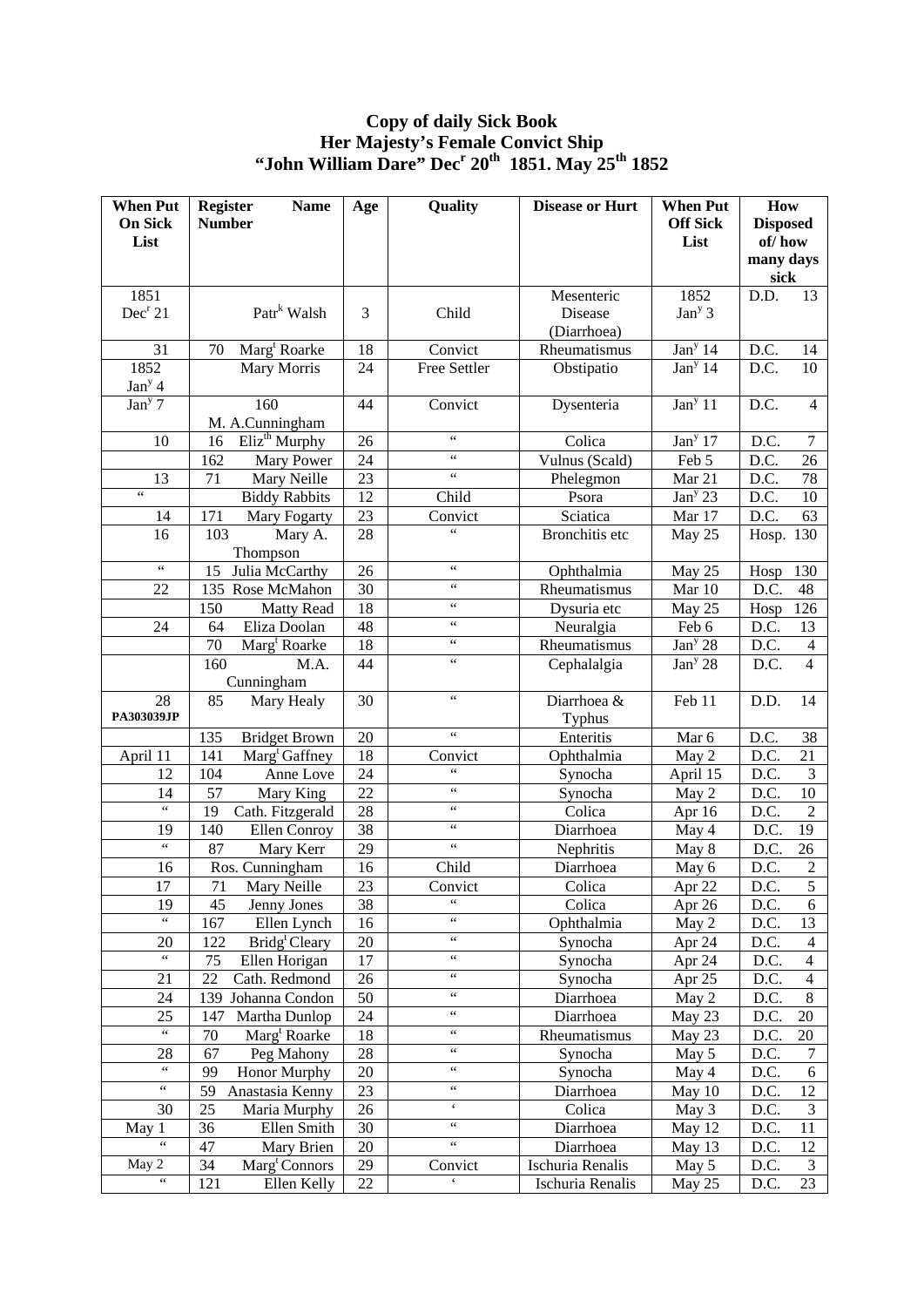| $\overline{4}$          | Bridg <sup>t</sup> Connell<br>145     | 36 | $\zeta\,\zeta$                        | Diarrhoea         | May 12 | 8<br>D.C.               |
|-------------------------|---------------------------------------|----|---------------------------------------|-------------------|--------|-------------------------|
| $\overline{\mathbf{G}}$ | 24<br>Ellen Murphy                    | 20 | $\zeta\,\zeta$                        | Diarrhoea         | May 19 | $\overline{15}$<br>D.C. |
| $\zeta\,\zeta$          | Bridg <sup>t</sup> Howard<br>116      | 40 | $\epsilon$                            | Diarrhoea         | May 16 | 13<br>D.C.              |
| 5                       | $\text{Marg}^{\text{t}}$ Clancy<br>78 | 17 | $\zeta\,\zeta$                        | Synocha           | May 12 | $\overline{7}$<br>D.C.  |
| $\zeta\,\zeta$          | Mary Reilly<br>126                    | 17 | $\zeta$ $\zeta$                       | Diarrhoea         | May 14 | 9<br>D.C.               |
| 6                       | 140<br>Ellen Conroy                   | 38 | $\epsilon$                            | Diarrhoea         | May 12 | 6<br>D.C.               |
| $\epsilon$ $\epsilon$   | 17<br>Eliza Murphy                    | 23 | $\overline{\mathfrak{c}\mathfrak{c}}$ | Rheumatismus      | May 12 | 6<br>D.C.               |
| $\zeta$ $\zeta$         | 5<br>M.A. Doherty                     | 23 | $\zeta$ $\zeta$                       | Ulcus             | May 16 | 10<br>D.C.              |
| $\zeta$ $\zeta$         | 93<br>Joanna O'Leary                  | 24 | $\zeta$ $\zeta$                       | Synocha           | May 16 | $10\,$<br>D.C.          |
| 7                       | 71<br>Mary Neille                     | 23 | $\zeta\,\zeta$                        | Rheumatismus      | May 25 | 18<br>Hosp.             |
| $\zeta$ $\zeta$         | Rose Buchanan<br>127                  | 34 | $\zeta\,\zeta$                        | <b>Bronchitis</b> | May 25 | 18<br>Hosp.             |
|                         |                                       |    |                                       | Chronic           |        |                         |
| $\zeta\,\zeta$          | Cath.McNamara<br>133                  | 25 | $\zeta$ $\zeta$                       | Dysenteria        | May 25 | 18<br>Hosp.             |
| $\zeta$ $\zeta$         | 83<br>Cath Lynch                      | 30 | $\epsilon$                            | Rheumatismus      | May 14 | 7<br>D.C.               |
| $\zeta\,\zeta$          | 75<br>Ellen Walpole                   | 18 | $\zeta$ $\zeta$                       | Diarrhoea         | May 12 | $\overline{5}$<br>D.C.  |
| 10                      | Bridg <sup>t</sup> Conroy<br>123      | 16 | $\epsilon$ $\epsilon$                 | Diarrhoea         | May 16 | 6<br>D.C.               |
| 11                      | 105<br>M.A. Dalton                    | 18 | $\zeta\,\zeta$                        | Obstipatio        | May 20 | 9<br>D.C.               |
| $\zeta$ $\zeta$         | Marg <sup>t</sup> Gaffney<br>141      | 18 | $\zeta$ $\zeta$                       | Obstipatio        | May 22 | 11<br>D.C.              |
| 12                      | Mary Shauley<br>109                   | 24 | $\zeta$ $\zeta$                       | Dyspepsia         | May 25 | 13<br>Hosp.             |
| $\overline{\mathbf{G}}$ | Ellen Carpenter<br>106                | 24 | $\zeta\,\zeta$                        | Synocha           | May 16 | $\overline{4}$<br>D.C.  |
| 13                      | 46 Jane McFarland                     | 25 | $\zeta$ $\zeta$                       | Diarrhoea         | May 23 | D.C.<br>$10\,$          |
|                         |                                       |    | $\epsilon$ $\epsilon$                 | Synocha           | May 18 | $\overline{5}$<br>D.C.  |
| May 13                  | 86<br>Mary Kennedy                    | 53 | Convict                               | Synocha           | May 18 | $\overline{5}$<br>D.C.  |
| May 19                  | 97<br>Mary Grennan                    | 26 | $\ddot{\phantom{a}}$                  | Diarrhoea         | May 28 | $\overline{4}$<br>D.C.  |
| 66                      | 104<br>Anne Love                      | 24 | $\zeta$ $\zeta$                       | Diarrhoea         | May 25 | $\overline{4}$<br>Hosp. |
| May 21                  | 45<br>Jenny Jones                     | 38 | $\zeta$ $\zeta$                       | Diarrhoea         | May 23 | $\overline{2}$<br>D.C.  |
| $\zeta\,\zeta$          | 167<br>Ellen Lynch                    | 16 | $\zeta\,\zeta$                        | Ophthalmia        | May 25 | D.C.<br>$\overline{4}$  |
| May 24                  | Johanna Crowley<br>12                 | 30 | $\overline{\mathbf{G}}$               | Rheumatismus      | May 25 | Hosp.<br>1              |

R. Whitman Clarke

Surgeon Superintendent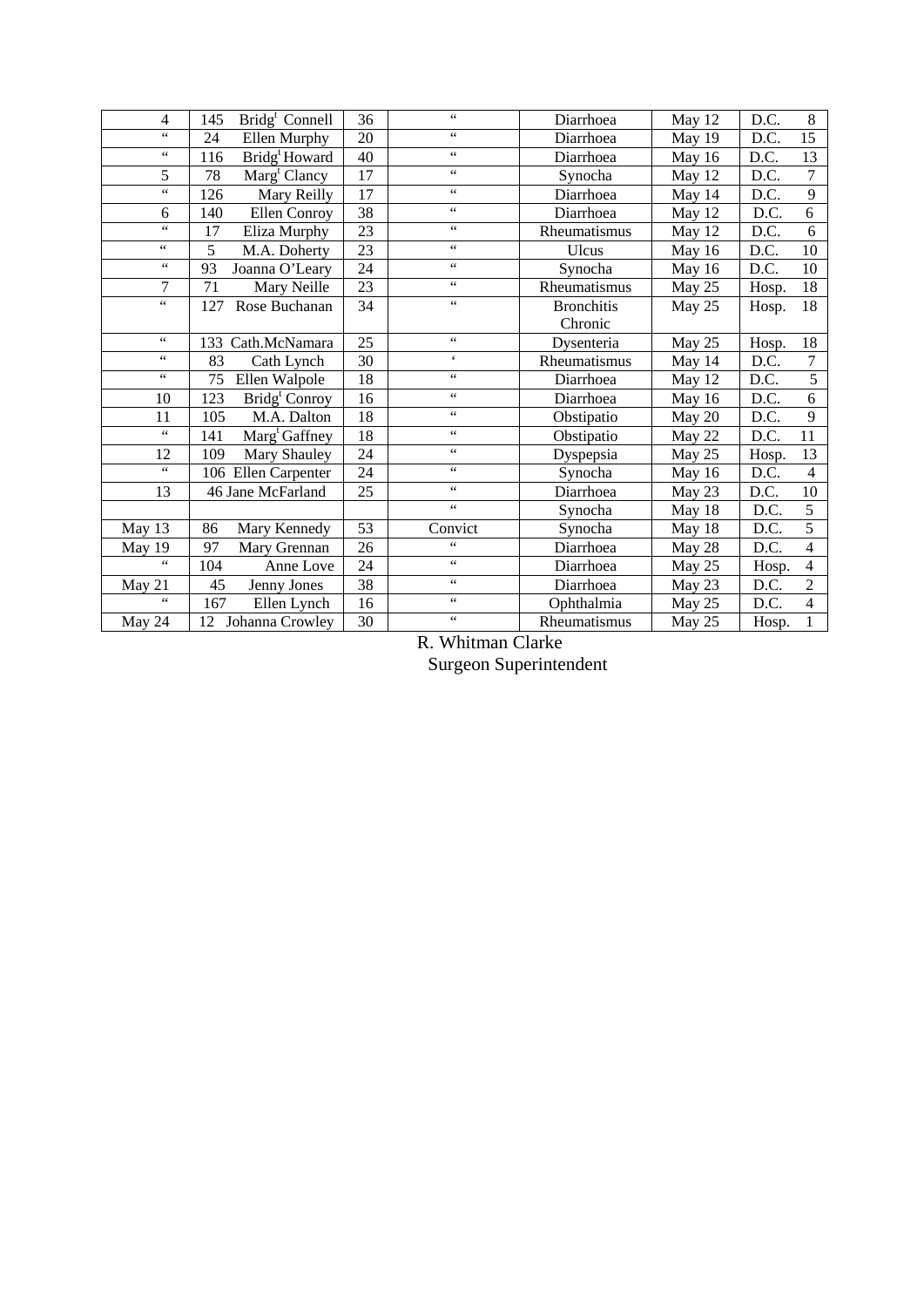## **Medical and Surgical Journal of Her Majesty's Convict Ship John William Dare**  between the 11<sup>th</sup> November 1851 and the 25<sup>th</sup> May 1852 during which time the said shop **has been employed in a voyage from Dublin to Hobart Town, Van Diemen's Land**

| PA303041JPG                            |                   |                                                                                                                                                                            |                                                                                                                                                                                                                                                                                                                                                                                                                                                                                                                                                                                                                                                                                                                                                                                                                                                                                                                                                                                                                                                                                                                                                                                                                                |
|----------------------------------------|-------------------|----------------------------------------------------------------------------------------------------------------------------------------------------------------------------|--------------------------------------------------------------------------------------------------------------------------------------------------------------------------------------------------------------------------------------------------------------------------------------------------------------------------------------------------------------------------------------------------------------------------------------------------------------------------------------------------------------------------------------------------------------------------------------------------------------------------------------------------------------------------------------------------------------------------------------------------------------------------------------------------------------------------------------------------------------------------------------------------------------------------------------------------------------------------------------------------------------------------------------------------------------------------------------------------------------------------------------------------------------------------------------------------------------------------------|
| Nature of<br><b>Disease</b>            | No.<br>of<br>Case | Men's Names, Ages,<br><b>Qualities, Time when</b><br>and where taken ill,<br>and how disposed of.                                                                          | The History, Symptoms, Treatment, and Daily<br>Progress of the Disease or Hurt.                                                                                                                                                                                                                                                                                                                                                                                                                                                                                                                                                                                                                                                                                                                                                                                                                                                                                                                                                                                                                                                                                                                                                |
| Diarrhoea &<br><b>Tabes Mesenteris</b> | $\mathbf{1}$      | Pat <sup>k</sup> Walsh<br>Æt 3<br>Child of Convict<br>in Prison<br>D.D.<br>Jan <sup>y</sup> 3 <sup>rd</sup><br>1852<br>Jan <sup>y <math>1st</math></sup><br>1852<br>2<br>3 | Was seen at inspection of Prisoners for embarkation at<br>Grange Gorman Governm <sup>t</sup> Prison with his mother and<br>his case was at that time hopeless, and it being requisite<br>that the mother should be sent to the Colony $-$ my<br>objections to the child were of course over ruled.<br>1851 Dec $31st$ He is much exhausted by diarrhoea from<br>which he suffered for a long time, it is what may be<br>termed colliquative and accompanied with hectic fever.-<br>Compound<br>Chalk<br>Mixture<br>with<br>aromatics<br>and<br>Astringents has been tried without benefits.<br>Rx Pulv Ipecac Co. Hyd c Crete aa grs vj in pulv iij<br>capt. i. 4 tis horis<br>Continues failing,<br>bowels<br>troublesome,<br>appetite<br>capricious & impossible to manage.<br>Is sinking from the diarrhoea – his fretfulness makes it<br>difficult to devise medicine or food for him - the Mother<br>is worn out by his long illness, his condition is hopeless.<br>Rx Cupri Sulph gr fs. Pil. Hyd. P. Ipecac Co a gr ifs ft<br>Pil 4 tis horis sumenda. metta ix<br>At night visit- found mother and nurses had not given<br>medicines.<br>Gradually sinking – up on deck for the air.-<br>P.M. 4.30 Departed this life. |
| PA303042.JPG<br>Rheumatism             | $\overline{2}$    | Marg <sup>t</sup> Rourke<br>Æt 18<br>Convict (70)<br>Dec <sup>r</sup> 31 <sup>st</sup> 1851<br>D.C.<br>Jan <sup>y</sup> 14 <sup>th</sup> 1852<br>1852<br>2                 | Was admitted at the evening Hosp <sup>1</sup> visit suffering acutely<br>from recent attack of general Rheumatism, but<br>complaining most of lumbago. febrile sympt <sup>s</sup> .<br>Rx Tr Colchici zi Vin Ant. Pot. Tart. Ziij<br>Tr Opii m XL. Magnes. Carb Zifs<br>Aq. Fontis Zviii M. ft. Mist cupri cap. coch ij. 4 tis<br>horis<br>Sinaprism to the loins.<br>Surface of skin to be sponged with vinegar - and to use<br>acetous drinks freely.<br>Jan <sup>y</sup> $1st$ . Has had a good night, pains less. bowels not<br>open-<br>Adde Magnes Sulph Zfs Mist. supra sem<br>Vespere. much better bowels not moved<br>$Habt$ Pil. aper. ij statim<br>Rx P. Ipecac. Co. grs x. Hyd Chlor. grs iij M ft Pulv.<br>h.s.s.<br>Pergat in usu Mistura ut antea<br>Much improved but bowels not open<br>Hab' Magnes Sulph Zfs<br>Bowels open in the course of the day. Friction with<br>liniment to upper extremities - Sinapism to loins<br>repeated. Pulv Dover grs x h.s.                                                                                                                                                                                                                                                  |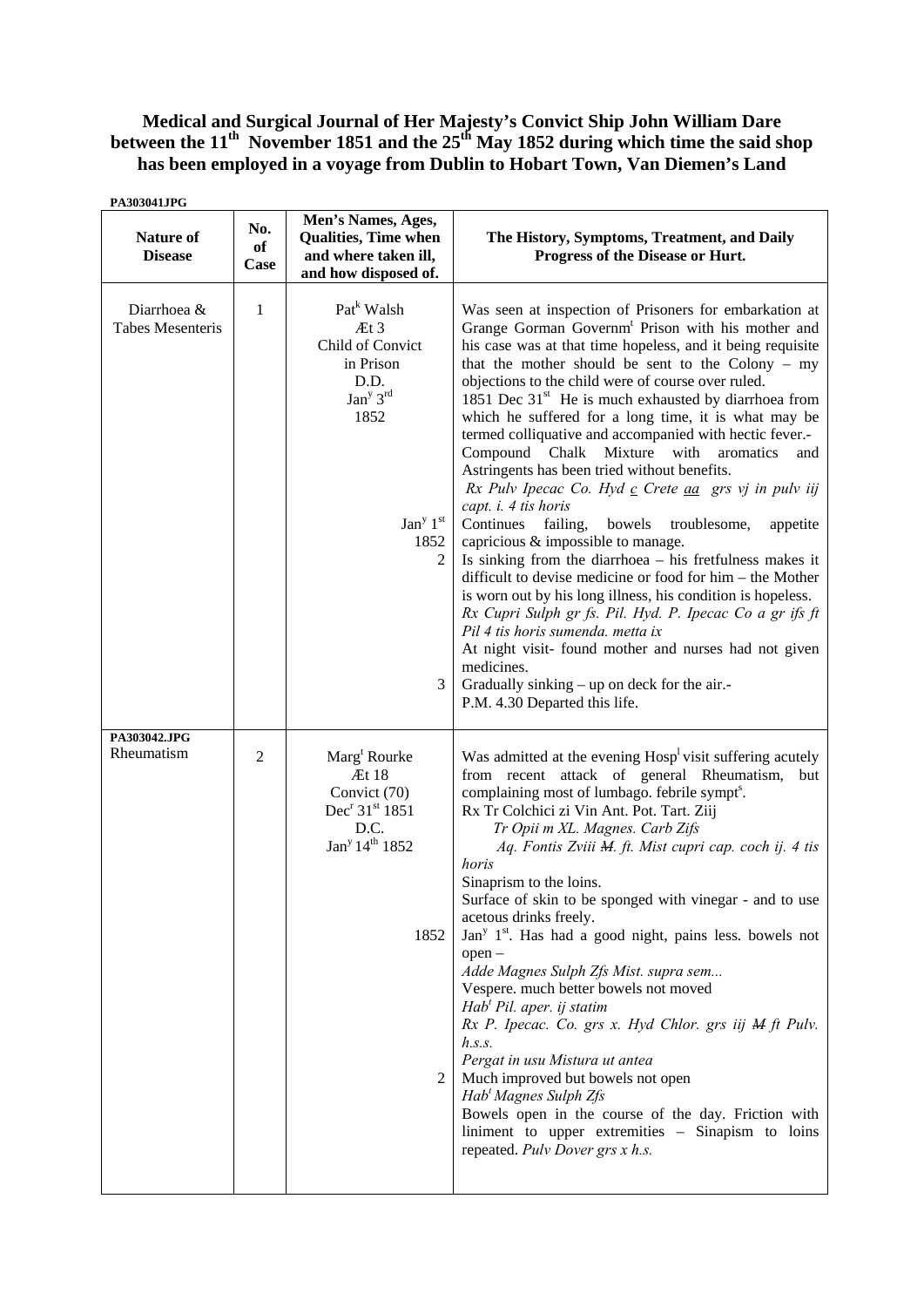|                   |   | 3<br>4.<br>6<br>7<br>14                                                                                                                                                                   | Nearly free from complaint -<br>Liniments to used for parts affected. She is able to sit up.<br>Vespere does not require medicine<br>5. Only complains of seasickness, which is general on<br>account of fresh gale.<br>Continues improving -<br>Quinine grs ij thrice daily $-s.q$ .<br>Discharged cured.<br>Returned for treatment, pains have come on again. Put<br>on Quinine with acetous drinks, until able to be<br>discharged cured.                                                                                                                                                                                                                                                                                                                                                                                                                                                                                                                                                                                                                                                                                                                                                                                                                                                                                                                                                                                  |
|-------------------|---|-------------------------------------------------------------------------------------------------------------------------------------------------------------------------------------------|-------------------------------------------------------------------------------------------------------------------------------------------------------------------------------------------------------------------------------------------------------------------------------------------------------------------------------------------------------------------------------------------------------------------------------------------------------------------------------------------------------------------------------------------------------------------------------------------------------------------------------------------------------------------------------------------------------------------------------------------------------------------------------------------------------------------------------------------------------------------------------------------------------------------------------------------------------------------------------------------------------------------------------------------------------------------------------------------------------------------------------------------------------------------------------------------------------------------------------------------------------------------------------------------------------------------------------------------------------------------------------------------------------------------------------|
| <b>Bronchitis</b> | 3 | Mary A. Thompson<br>Et 28<br>Convict (103)<br>Jany 16 <sup>th</sup> 1852<br>At Sea<br>Sent to Colonial<br>Hospital<br>May $25th$<br>D.H.<br>Jan <sup>y</sup> 17 <sup>th</sup><br>18<br>19 | Has been ailing for some days without applying for<br>assistance, had also been in bad health for some time in<br>prison has caught cold by change to the ship and suffered<br>from sea sickness<br>Rx Ant. Pot. Tart. grs iij Aq Zvj: Zj 3 tis horis<br>Imponetur Empl.Lyttæ pectore<br>Vespere curatis vesicatorii<br>complains of diarrhoea of old standing<br>Rx P. Ipecac. Co. grs x Hyd. Chlor. grs v. M ft. Sumd.<br>Has pleurodynia for which a Sinaprism is ordered.<br>Better. Sinaprism afforded great & prompt relief. Con'.<br>Mist. Antim. Tart. ut heri<br>Rx. Pulv. Ipecac Co. Hyd. c Creta aa grs v ter die<br>Diarrhoea very troublesome, Cough relieved, pain in the<br>breast diminished – expectoration copious.<br>Rx. P. Ipecac. grs xii Tr Opii zfs. Tr. Catechu Zfs Aq. Z<br>viifs $- \cosh$ . ij 3 horis<br>Vespere<br>P. Dover grs viii. hora somni<br>Had a good night, bowels relieved - had a violent fir of<br>coughing - sputa during the night light coloured but<br>towards morning a rusty and frothy mucus has come up.<br>Pulse is fuller than natural but she says that her breathing<br>& cough are better than during the last week.<br>Vespere<br>The dysentery has returned but the sputa have gradually<br>lost the bloody tint. To relieve the tenesmus ordered a<br>suppository of opium grs ij<br>Rx. Ant. Pot. Tart. grs ij Tr Catechu Zfs Aq. Zviifs ft M ut<br>antea sumenda |
|                   |   | 20                                                                                                                                                                                        | Has had a good night, bowels tranquillized by<br>suppository. Cough easier, a slight taint of blood in the<br>sputa. Pulse less full. She is very weak having been<br>suffering a long time, and is of a weakly constitution. A<br>pain between the shoulders to be rubbed with stimulating<br>Liniment, the Blister on the Sternum still open.<br>P.M. Bowels very loose – expectoration is better in<br>quality. Rx. Cupri Sulphat. Opii. <i>aa grs fs M ft Pil.</i> 3 tis<br>horis sumenda<br>Vespere – Sleeping tranquilly.                                                                                                                                                                                                                                                                                                                                                                                                                                                                                                                                                                                                                                                                                                                                                                                                                                                                                               |
| PA303043          |   | 21<br>Jan <sup>y</sup> 22                                                                                                                                                                 | Bowels quite quiet and cough less. Expectoration trifling<br>& good in quality.<br>9. P.M. has been very weak all day dozes and cannot be<br>induced to eat anything has taken two cough pills today,<br>expectoration free from $blood - to try half a glass of$<br>wine and repeat it in the night.                                                                                                                                                                                                                                                                                                                                                                                                                                                                                                                                                                                                                                                                                                                                                                                                                                                                                                                                                                                                                                                                                                                         |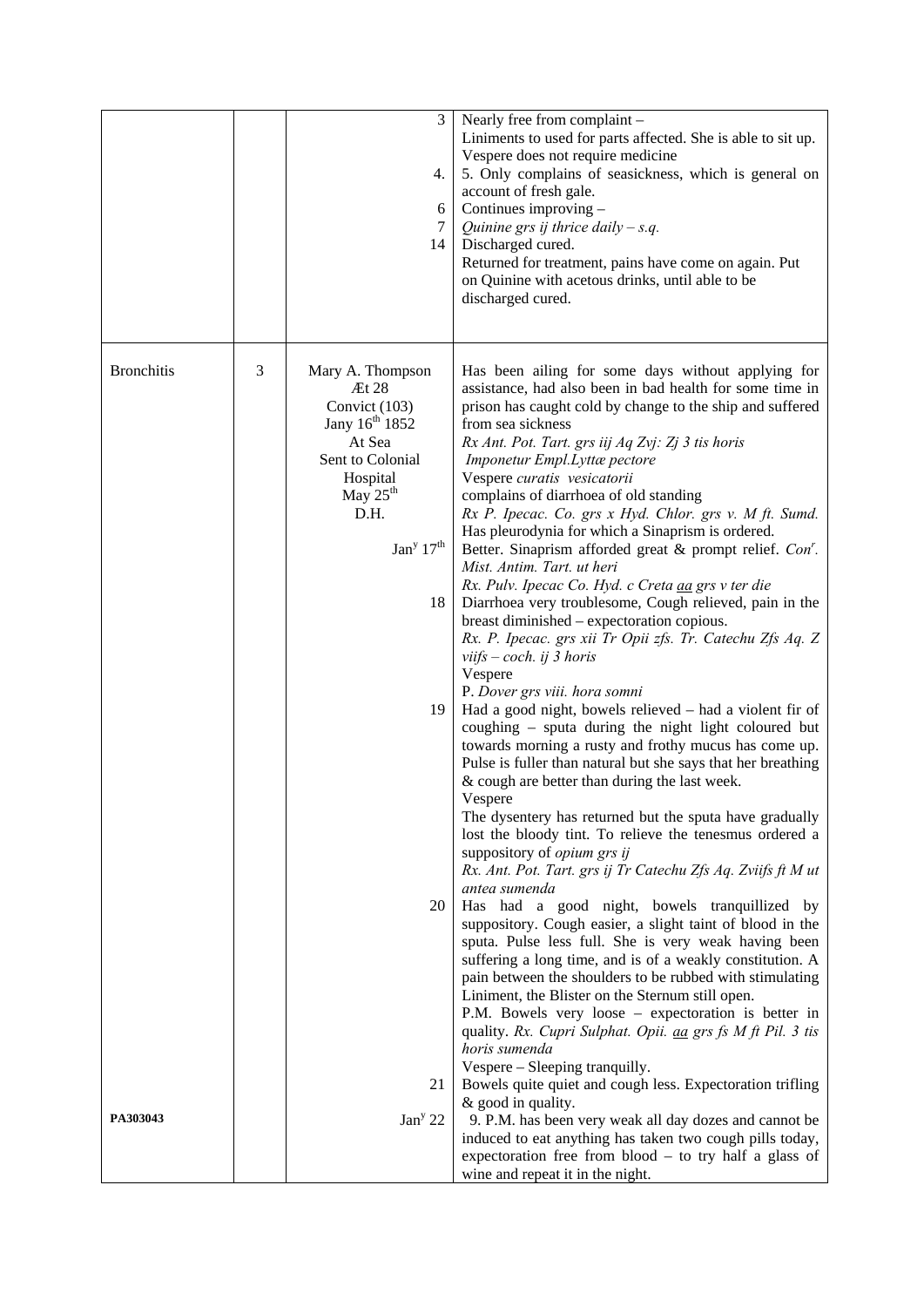|  | 23                                    | Is said to be better for the wine, bowels a little relaxed.         |
|--|---------------------------------------|---------------------------------------------------------------------|
|  |                                       |                                                                     |
|  |                                       | Pil Cupri Sulphat - arrowroot & Portwine, Cough easy,               |
|  |                                       | expectoration moderate.                                             |
|  |                                       | Vespere. Rallied considerably during the day. rept Pil              |
|  |                                       | Cupri Sulph. Haust opii m xx c cyathe vini rubri                    |
|  | 24                                    | Appears stronger today – expectoration copious – a small            |
|  |                                       | portion of it rusty. She relishes her food at Breakfast.            |
|  |                                       | $Hosp1$ comf <sup>t</sup> mutton with rice for dinner. Bowels are   |
|  |                                       | quiet.                                                              |
|  |                                       | Creosote to be tried in small doses. Vespere Haust opii             |
|  | 25                                    | Has had a tolerable night, breathes better expectoration            |
|  |                                       | not so copious. Bowels slightly relaxed. Some little                |
|  |                                       |                                                                     |
|  |                                       | appetite.                                                           |
|  |                                       | Pil Cupri Sulph. p.r.n. Mist Creosote                               |
|  |                                       | Vespere. Cough a little troublesome. H. Opii m xxx - has            |
|  |                                       | sat up today.                                                       |
|  | 26                                    | A little stronger and more cheerful able to take some               |
|  |                                       | broth, and takes advantage of Capt <sup>ns</sup> Kindness in giving |
|  |                                       | her some fresh bread and coffee.                                    |
|  |                                       | Expectoration not over abundant, only a stray patch of              |
|  |                                       | blood, apparently from straining with cough in the                  |
|  |                                       | morning. Bowels quiet. Cont <sup>r</sup> Mist Creosote.             |
|  | 27                                    | Has picked up a good deal, but the occasional presence              |
|  |                                       |                                                                     |
|  |                                       | of rusty or bloody sputa is unfavourable – expectoration            |
|  |                                       | is more abundant this morning. To take a little Creosote            |
|  |                                       | Mixture daily. Pil Cupri Sulph gr 1/4. bis die ad alvum             |
|  |                                       | reprimendam. H. Opii m xxv h.s.                                     |
|  | 28                                    | Cough more troublesome. B. relaxed. Medicamenta ut                  |
|  |                                       | supra.                                                              |
|  | 29                                    | Reports herself somewhat better. Empl. Lyttæ Sterno.                |
|  |                                       | H. Opii h.s.                                                        |
|  | 30                                    | Blister has afforded relief. Pil Creosote. Comp. ter in die         |
|  |                                       | sumenda                                                             |
|  |                                       |                                                                     |
|  | 31                                    | Feels some distress from Weather getting suddenly                   |
|  |                                       | warm - Bowels kept in check by Pil Cupri Sulph. Cough               |
|  |                                       | less troublesome and pain in breast relieved by Blister.            |
|  | $\text{Feb}^{\text{y}} 1^{\text{st}}$ | Better. hot weather trying and exhausting to Patient.pus            |
|  |                                       | noticed in the expectoration.                                       |
|  | 2                                     | Complains of her bowels. Cough troublesome purulent                 |
|  |                                       | expectoration not so marked as yesterday - does not                 |
|  |                                       | wish to go into Hospital, being well nursed by her mess             |
|  |                                       | woman - sheets and other accommodation furnished-                   |
|  | 3                                     | Was up yesterday for some time, expresses herself                   |
|  |                                       | improved expectoration moderate. Con' Pil. Creosote                 |
|  |                                       | Co. H. Opii. h.s.s.                                                 |
|  |                                       |                                                                     |
|  | 4                                     | Better as to cough. a boil on the back to be poulticed.             |
|  |                                       | Vespere. Bloody & purulent expectoration.                           |
|  | 5                                     | Has spit less pus – there is blood with it. She grows very          |
|  |                                       | weak - ordered her into Hospital for greater comfort, the           |
|  |                                       | marks of Phthisis are so evident that she will probably             |
|  |                                       | not last through the hot weather.                                   |
|  | 6                                     | Slept well, suffers from accumulation of mucus in                   |
|  |                                       | Bronchi. Pulse not very frequent, and round. There is a             |
|  |                                       | little blood in sputa, which are not so purulent as recently        |
|  |                                       | noticed. P.M. refused to stay in Hospital & went to her             |
|  |                                       |                                                                     |
|  |                                       | mess - her condition is unpromising but there is some               |
|  |                                       | strength about her.                                                 |
|  | 7                                     | Has had an indifferent night $-$ Pain in side $-$ there is a        |
|  |                                       | crop of pustules on the breast which may suffice for                |
|  |                                       | counter irritation.                                                 |
|  |                                       |                                                                     |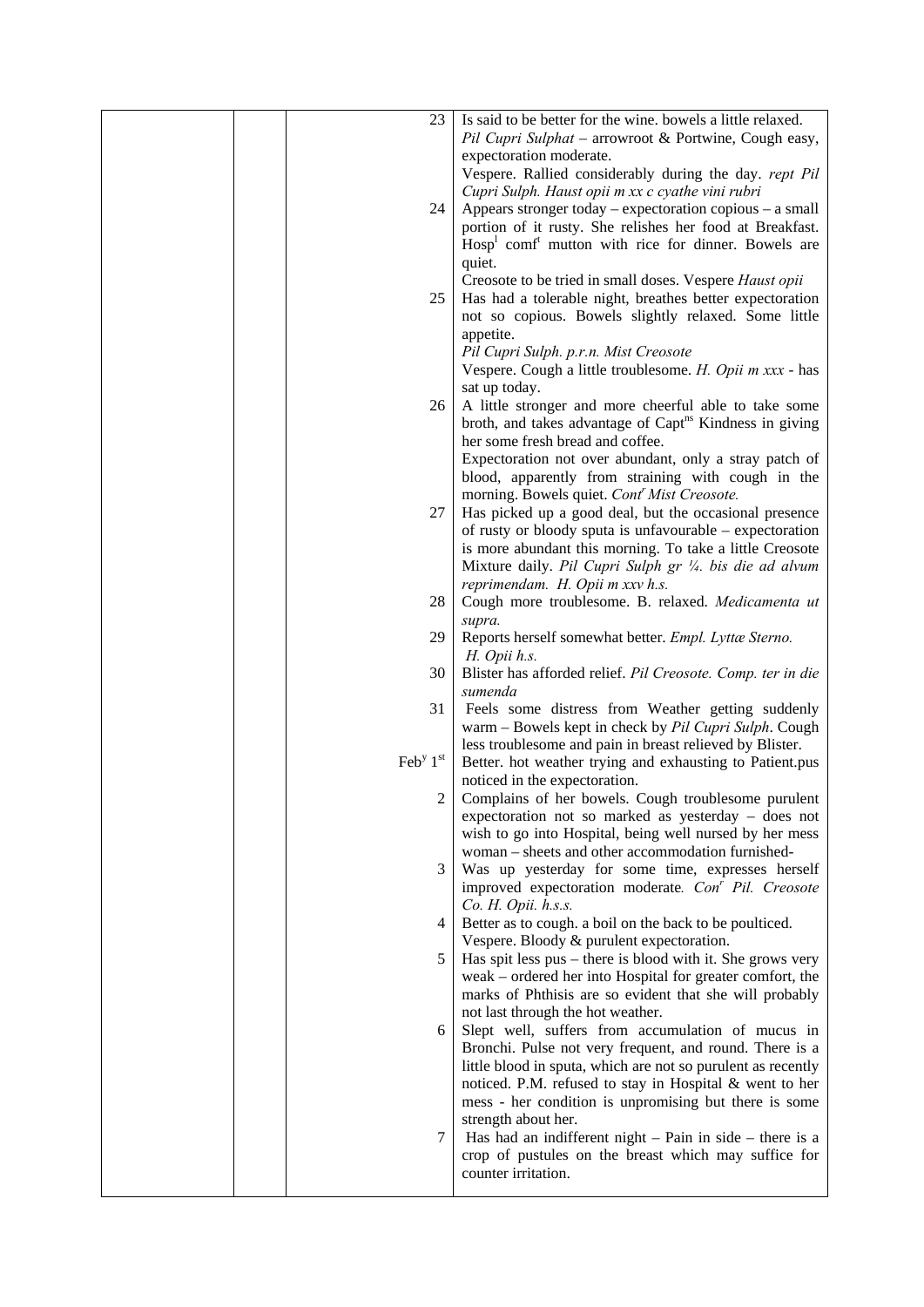|          |                                    | Purulent expectoration with blood. Pil. Plumbi. Acet. ter               |
|----------|------------------------------------|-------------------------------------------------------------------------|
|          |                                    | die.                                                                    |
|          | 8                                  | The bowels became troublesome after the pills $-$ but                   |
|          |                                    | were well with opiate. Expectoration decidedly purulent                 |
|          |                                    | and she is too far gone to hope much improvement. Pulse                 |
|          |                                    | is more moderate. Ol. Olivæ cochl. parv. ter die.                       |
|          |                                    |                                                                         |
|          | 9.                                 | 10. Likes the olive oil. Bowels quiet, a slight pleuritic               |
|          |                                    | pain under left breast. Emp. Calefaciens lateri. H. Opii                |
|          |                                    | h.s.                                                                    |
|          | 12                                 | Much wasted. purulent expectoration, night sweats                       |
|          |                                    | severe but bowels quiet, pleuritic pains. pulse not very                |
|          | 13                                 | frequent.                                                               |
|          | 15                                 | Seems to improve under use of Olive Oil                                 |
|          | 16                                 | Pleuritic pain. Empl. Lyttæ sedi doloris.                               |
|          | 17                                 | Pain relieved - in other respects the same.                             |
|          |                                    | Some blood in expectorated matter. Pil. Plumbi. Acet.                   |
| PA303044 |                                    | H. Opii h.s.                                                            |
|          | Febr <sup>y</sup> 19 <sup>th</sup> |                                                                         |
|          |                                    | Bleeding has ceased since the use of Acetate of Lead                    |
|          |                                    | two days ago, today the stomach is irritable. Mist Citrat               |
|          |                                    | Potass. actu effervescentia c Tr Opii exiguis dosibus                   |
|          |                                    | 9 P.M. has been sick occasional, but now is sleeping $-H$ .             |
|          |                                    | Opii in promptu                                                         |
|          |                                    | 20 Vomiting ceased – resume Olive Oil.                                  |
|          |                                    | 21 Cheerful – says she has not been as well for days.                   |
|          |                                    | able to sit up. cough not so troublesome $-$ Hosp <sup>1</sup> comforts |
|          |                                    | as requested                                                            |
|          |                                    | 22 Suffers from irritable stomach. Effervescent draughts                |
|          |                                    | with Laudanum.                                                          |
|          |                                    | 23. Has had a good night. more composed                                 |
|          |                                    | 25. Bowels troublesome. Sulph. Cupri. ut antea                          |
|          |                                    |                                                                         |
|          |                                    | 26. No particular complaint. strength gradually failing.                |
|          |                                    | 27. Has some appetite asks for Salt Meat, has pleuritic                 |
|          |                                    | pain in left side which requires a blister - otherwise the              |
|          |                                    | cool weather seems to improve her.                                      |
|          |                                    | 29. Since the weather cooled has not lost much strength                 |
|          |                                    | - some appetite. the expectoration is purulent, bowels are              |
|          |                                    | tolerably quiet night sweats not so distressing as they                 |
|          |                                    | have been.                                                              |
|          | March 2 <sup>nd</sup>              | Bowels quiet. has coughed up a little florid blood. Pulse               |
|          |                                    | [baid?] today. Pil Plumbi Acet.                                         |
|          |                                    | 3. Bleeding ceased. is cheerful.                                        |
|          |                                    | 4. No complaint. Ol. Olivæ                                              |
|          |                                    | P.M. Bowels relaxed. Pil Cupri Sulphat                                  |
|          |                                    | 5. has had a tolerable night. B. quiet.                                 |
|          |                                    |                                                                         |
|          |                                    | 10. Is quite supported by the Olive Oil appetite good.                  |
|          |                                    | takes meat daily. Expectoration slightly bloody, &                      |
|          |                                    | purulent.                                                               |
|          |                                    | 12. Bowels frequently disturbed in the night. Pil Cupri                 |
|          |                                    | Sulph 4 tis horis.                                                      |
|          |                                    | 14. relieved by Pills. dejections scanty. Cough quiet. Is               |
|          |                                    | unwilling to use farinaceous food. Prefers Salt Pork.                   |
|          |                                    | 17. Bowels still relaxed evacuations badly coloured, was                |
|          |                                    | suffering from dysentery when she first applied for                     |
|          |                                    | treatment.                                                              |
|          |                                    | Rx. Pil.aj ft Pil xij cap. J. n.m.q. Ol. Olivæ ut antea                 |
|          |                                    |                                                                         |
|          |                                    | 20. Bowels troublesome. Cough moderate                                  |
|          |                                    | 21. Cheerful and suffering less from the bowels, cough                  |
|          |                                    | moderate                                                                |
|          |                                    | March 25 <sup>th</sup> Bowels<br>quieter. Cough troublesome             |
|          |                                    | alternating perceptibly.                                                |
|          |                                    |                                                                         |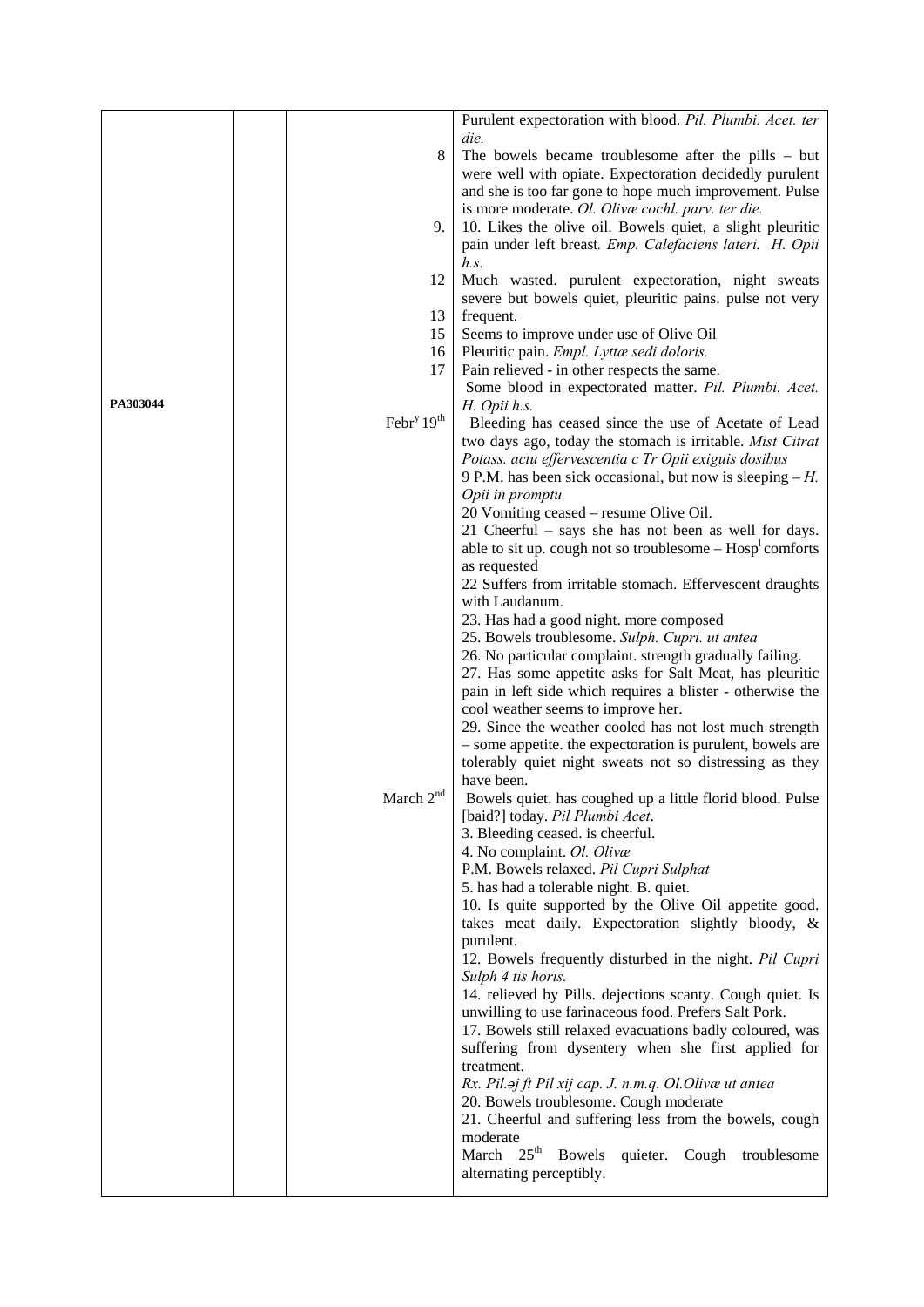|                    | 27 <sup>th</sup> | comfortable & cheerful. allowed to have Salt Pork daily                                                      |
|--------------------|------------------|--------------------------------------------------------------------------------------------------------------|
|                    |                  | for dinner.                                                                                                  |
|                    |                  | Pil. Cupri Sulph. p.r.n.                                                                                     |
|                    | 31               | Not so well today. diarrhoea. abdominal tenderness-                                                          |
|                    |                  | Cordial anodyne draught.                                                                                     |
|                    |                  | Pil. Hyd.grs iv P. Guaicai Co. grs v. 4 tis horis.                                                           |
|                    |                  | Friction with stimulating Liniment.                                                                          |
|                    |                  |                                                                                                              |
|                    | April $1st$      | Has had a bad night, bowels troublesome but scanty                                                           |
|                    |                  | motions. fullness and some tenderness.                                                                       |
|                    |                  | P.M. tenderness not so considerable but sufficient to                                                        |
|                    |                  | excite apprehension as she had suffered so long, and is                                                      |
|                    |                  | the worse of some warm days in Simons bay.                                                                   |
|                    |                  | Empl. Lyttæ abdomini. H. Opii                                                                                |
|                    |                  | Rx. Pil Hyd. grs xii P. Dover grs x M in pil vj dived.                                                       |
|                    |                  | $cap j. 4$ tis horis                                                                                         |
|                    | 2                | Complains still of tenderness. B. quiet, skin cool. pulse                                                    |
|                    |                  | regular. countenance cheerful.                                                                               |
|                    |                  | Blister has risen. pain unrelieved to be dressed with Ung.                                                   |
|                    |                  | Hyd. Mitius, Rx. Pil Saporis c opii. Hyd Chlor aa grs x                                                      |
|                    |                  | Ext Hyoscy. q.s. $ft$ Pil iv. $j$ 4 tis horis                                                                |
|                    | 3                | Rather improved. slight mercurial taste in mouth.                                                            |
|                    |                  | Rx. Tr Camph Co. zi Aq M.P. Zj. - Haust. opii h.s.                                                           |
|                    | 4                | Improving $-$                                                                                                |
|                    |                  | Rx. Tr Rhei Co. Tr Camph Co aa Zfs                                                                           |
|                    |                  | Sp æther Nit zi Mist Camph Z vii M ft Mist. Sumat.                                                           |
|                    |                  | Zj. 4 tis horis                                                                                              |
|                    | 6                | Occasional pains in abdomen but is relieved by the                                                           |
|                    |                  | treatment.                                                                                                   |
|                    | 8                | Abdominal pains. Bowels confined lately                                                                      |
|                    |                  | Habt. Ol. Ricini Zj ex Mist. Gregorii peractu operatione.                                                    |
|                    |                  | Pil Opii grs ij                                                                                              |
|                    |                  | P.M. relief afforded during the day.                                                                         |
|                    | 9                | Still suffering. Blister open. mouth affected slightly by                                                    |
|                    |                  | Mercury.                                                                                                     |
|                    | 10               | Mist Carminativa H. Opii nocte                                                                               |
|                    | 11               | Reports herself as much relieved.                                                                            |
|                    |                  | Has not slept well, complains still of pain, bowels                                                          |
|                    |                  | soluble. Pergat in usu Mist Cardiac. Ung. Hyd.                                                               |
|                    | 12               | Camphorat abdomini infricand.                                                                                |
|                    |                  | Does not complain. bed sores hardened up, cough has                                                          |
|                    |                  | disappeared, expectorant slight to nothing; appetite                                                         |
|                    |                  | returns.                                                                                                     |
|                    | 15               | is greatly emaciated, and can hardly be expected to last                                                     |
| <b>PA303045JPG</b> |                  | out the voyage.                                                                                              |
|                    |                  | Suffered during the night with diarrhoea and tenesmus.<br>She always resists the use of opiate injections or |
|                    |                  | suppositories. Carminative Mixture continued.                                                                |
|                    |                  |                                                                                                              |
|                    |                  | Bolus of Confection of Opium oj thrice daily. Strength<br>gradually wasting.                                 |
|                    | April 16         | 17. Rather better $-$ or suffering less.                                                                     |
|                    |                  |                                                                                                              |
|                    | 18<br>19         | Has had a good night. Suffers less.<br>Free from complaints except the knocking about from                   |
|                    |                  | the ship rolling.                                                                                            |
|                    | 23               | Seems to gather strength, gradually losing the pain in                                                       |
|                    |                  | bowels. night sweats are still troublesome. Sitting up                                                       |
|                    |                  | during part of the day and very cheerful.                                                                    |
|                    | 26               | Complains of Rheumatic pains about back and side of                                                          |
|                    |                  | Chest – Liniment to be rubbed.                                                                               |
|                    | 27               | No complaints, temper very irritable                                                                         |
|                    | 28               | Bowels rather troublesome medicine & opiate                                                                  |
|                    |                  |                                                                                                              |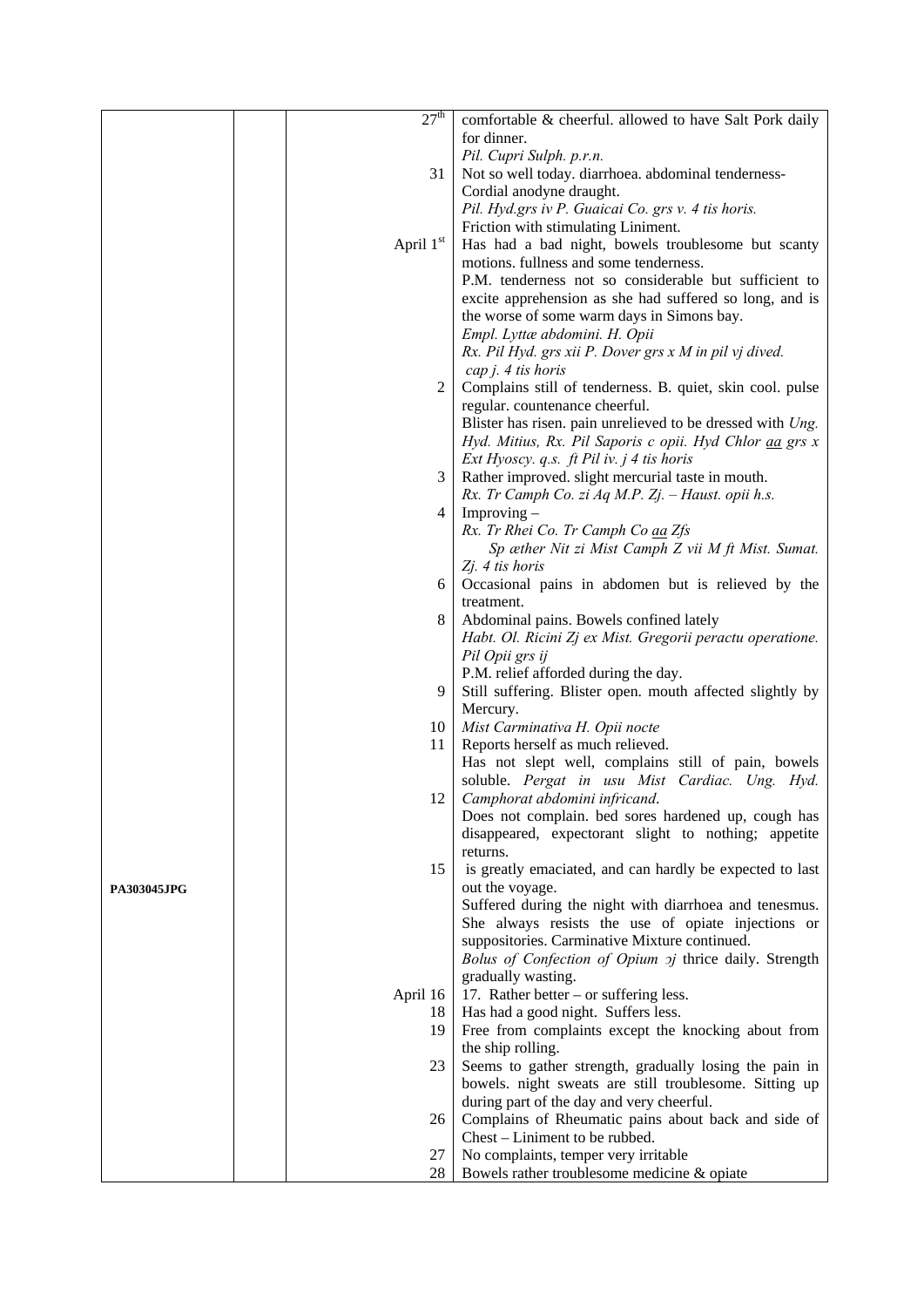| 30     | Called at daylight to visit M.T. colic severe produced by   |
|--------|-------------------------------------------------------------|
|        | constipation some vomiting Rx Sp Terebinth zj Tr Rhei       |
|        | Zj Ol M PP. ggts v Tr Opii m xx                             |
|        | Rx Hyd Chlorid grs v. P. Opii gr j statim                   |
|        | 8 A.M. EnemaTerebinthæ                                      |
|        | 10. Relieved. enema acted well, eructation. abdomen         |
|        | tender                                                      |
|        |                                                             |
|        | $Rx$ Hyd Chlorid grs iifs $-P$ . Opii gr fs 3 tis horis     |
|        | P.M. Ol. Ricini. Rep <sup>r</sup> Pil ut supra              |
|        | Bran poultice to abdomen                                    |
|        | 5 P.M. Bowels open freely                                   |
|        | Vespere 9 PM - better - pulse full. belly tender            |
|        | Rep Pil Hyd Chlor c Opii 4 tis horis                        |
|        | Mist Carminativa Subinde                                    |
| May 1. | Had a quiet night. Bowels open this morning. no             |
|        | mercurial taste in mouth. Cont <sup>r</sup> Pil Hyd. Chlor  |
|        | Seen at intervals during the day, pain and tenderness       |
|        | continues, abdomen disturbed.                               |
|        | 3PM. Enema Terebinthina - followed by a copious             |
|        | feculent stool.                                             |
|        |                                                             |
|        | Empl Lyttæ amplum abdomini.                                 |
|        | 9 P.M. A shade better, complains a good deal.               |
|        | $Con^{tr}$ Pil Hyd Chlor $\mathcal{L}$ Opii – 3 tis         |
| 2      | Rather better still complains of pain and tenderness of     |
|        | abdomen, mouth unaffected by Mercurials which have          |
|        | now been freely used. Bowels open in the forenoon           |
|        | Vespere. Belly so tender that the clothes are too heavy -   |
|        | pulse moderate. Patient is much worse by long sickness      |
|        | and recent suffering.                                       |
| 3      | Experienced relief in the course of the night, is quite     |
|        | refreshed. pulse natural. appearance cheerful &             |
|        | satisfactory. In the course of the day purging came on      |
|        | four stools. when seen in afternoon. tenderness and pain    |
|        | returned. Mouth is slightly affected.                       |
|        |                                                             |
|        | H. Opii m [.] ex Mist Terebinth pro vehic.                  |
|        | Curatis Vesicatorii c Ung Resinos                           |
| 4      | Passed the night tolerably – dressed the Blistered surface  |
|        | with Ung Resinos, Ung Hyd Fort. & Camphor. Bowels           |
|        | open three times in the night. once this morning $- Pil$    |
|        | Opii gr ij                                                  |
|        | 4 P.M. Enema Amyli c Tr Opii no xxx                         |
| 5      | When seen at midnight had just had a motion after a         |
|        | good sleep.                                                 |
|        | Pil Cupri Sulph c Opii 1/4 gr 2 tis horis. At morning visit |
|        | nurse reported favorably. ordered opiate injection -        |
|        | subsequently found patient decidedly refused it; although   |
|        | her present improvement & freedom from pain are owing       |
|        | to its use previously.                                      |
|        | P.M. found her sleeping quietly on the side.                |
|        |                                                             |
|        | 8:30. Bowels again relaxed, belly distended, mouth sore,    |
|        | surface cool. pulse feeble.                                 |
|        | H. Opii m ix Aq. Menth. P. q.s.                             |
|        | Sulphat of Coffee pills is required every 2 hours.          |
| 6      | A tolerable night, mouth sore, her complaint about          |
|        | bowels which are relaxed. pulse fuller but the state is     |
|        | unpromising. Skin giving way from long lying and the        |
|        | unavoidable friction in bed by rolling. alum gargle to be   |
|        | frequently used.                                            |
|        | Gave some soup. Mulligatawny. patient dropped off into      |
|        | quiet sleep for the evening – opiate draught for the night. |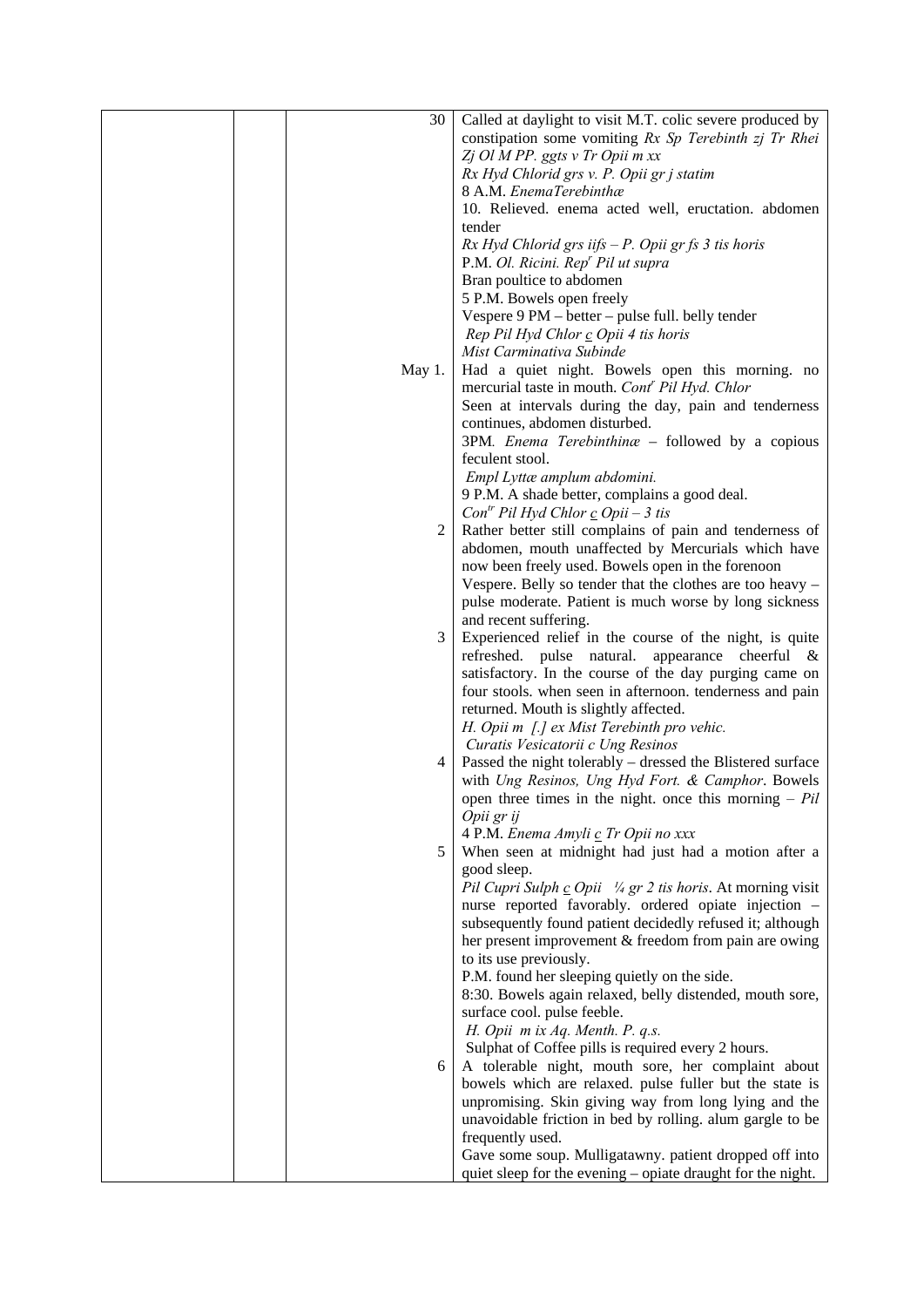|                     |   | 7                                      | Has had a good night, mouth sore and pain between the                                                     |
|---------------------|---|----------------------------------------|-----------------------------------------------------------------------------------------------------------|
|                     |   |                                        | shoulders. Bowels quiet.                                                                                  |
|                     |   | 9                                      | Does not complain in any way requiring medicine, cough                                                    |
|                     |   |                                        | expectoration disappeared for some weeks, appetite                                                        |
|                     |   |                                        | tolerable.                                                                                                |
|                     |   | $25^{\text{th}}$                       | Was sent to Colonial Hospital in an improving state.                                                      |
| PA303046JPG         |   |                                        |                                                                                                           |
| Diarrhoea           | 4 | Mary Heafy                             | Suffered severely from Seasickness and remained much                                                      |
| &                   |   | Æt 30                                  | debilitated, applied for treatment of diarrhoea for which                                                 |
| <b>Typhus Fever</b> |   | Female Convict (85)                    | various remedies were prescribed. her condition required                                                  |
|                     |   | Jan <sup>y</sup> 28 <sup>th</sup> 1852 | admission to Hospital                                                                                     |
|                     |   | at Sea                                 | Jan <sup>y</sup> 31 <sup>st</sup> Mist Cretæ. Co. more solito.                                            |
|                     |   | D.D.                                   | February 1 <sup>st</sup> Ol. Ricini Zfs                                                                   |
|                     |   | February 11 <sup>th</sup>              | Arrowroot diet.                                                                                           |
|                     |   | 1852<br>2                              | Cough troublesome today. skin hot. pain.<br>Mist Antim Tart. Z fs 4 tis horis                             |
|                     |   | 3                                      | Very weak. the blister has relieved the pain and the skin                                                 |
|                     |   |                                        | acts freely, but her health having been long bad she has                                                  |
|                     |   |                                        | run down quickly. To have nourishing drinks.                                                              |
|                     |   |                                        | Effervescent draughts                                                                                     |
|                     |   |                                        | Vespere. Hyd.c Creta. P. Ant. Co. aa grs iv.                                                              |
|                     |   | 4                                      | Has had a good night, looks stronger and says she is                                                      |
|                     |   |                                        | much better, tongue moist, with white fur, skin hot.                                                      |
|                     |   |                                        | emaciation and debility remarkable as she kept about for<br>a long time.                                  |
|                     |   |                                        | $Repr$ Pulv. et H. efferveset                                                                             |
|                     |   |                                        | Sponging of surface with vinegar & water. Mutton broth                                                    |
|                     |   |                                        | and Rice.                                                                                                 |
|                     |   | 5                                      | Very weak. tongue furred. B. relaxed. skin hot and dry.                                                   |
|                     |   |                                        | she sleeps on her side and breathes freely, but otherwise                                                 |
|                     |   |                                        | she would appear to be labouring under mild Typhus.                                                       |
|                     |   |                                        | She is unwilling to take her medicines but improves<br>under Hyd. & Creta. P. Ant. with Liq. Ammon Acet & |
|                     |   |                                        | Camphor M ix                                                                                              |
|                     |   | 6                                      | Has had a good night. bowels quiet skin cooler and more                                                   |
|                     |   |                                        | moist. Tongue furred white. Cont Mist Ammon Acet.                                                         |
|                     |   |                                        | Vespere. Says she is better, but appearance bad, able to                                                  |
|                     |   |                                        | take nourishment – wine in small quantities.                                                              |
|                     |   | 7                                      | Bowels loose. Mist. Cretæ Co. Aromat.<br>P.M. Bowels tranquil                                             |
|                     |   |                                        | Rx Antim Pot. Tart. grs iv Tr Opii zj                                                                     |
|                     |   |                                        | Mist Camph Zviii Zi 3 tis horis                                                                           |
|                     |   |                                        | Cold vinegar and water sponged over the surface.                                                          |
|                     |   |                                        | Vespere. has slept. always talks coherently. tongue moist                                                 |
|                     |   | 8 <sup>th</sup> February               | Was delirious during the night. skin cooler. pulse not so                                                 |
|                     |   |                                        | hard. tongue coated.<br>She was able to wash herself this morning, but her                                |
|                     |   |                                        | condition is unpromising                                                                                  |
|                     |   |                                        | Cont. Mist Febrifug. Cold lotion to the head                                                              |
|                     |   |                                        | Wine and water in small quantity. The cough has                                                           |
|                     |   |                                        | improved. expectoration is free.                                                                          |
|                     |   |                                        | P.M. Delirious - appearance unfavourable                                                                  |
|                     |   |                                        | Rx Ant. Pot. Tart. grs iv Tr Opii m 4<br>Mist camphor Z viii Zi 4 tis horis                               |
|                     |   |                                        | 5:20 The change by use of the mixture is wonderful $-$                                                    |
|                     |   |                                        | quiet sleep. cooler surface. Bowels gently moved.                                                         |
|                     |   |                                        | cheerfulness of aspect. Vinegar & water to forehead                                                       |
|                     |   |                                        | 9 P.M. Reported favourably by the nurses. Cont.                                                           |
|                     |   |                                        | mixture.                                                                                                  |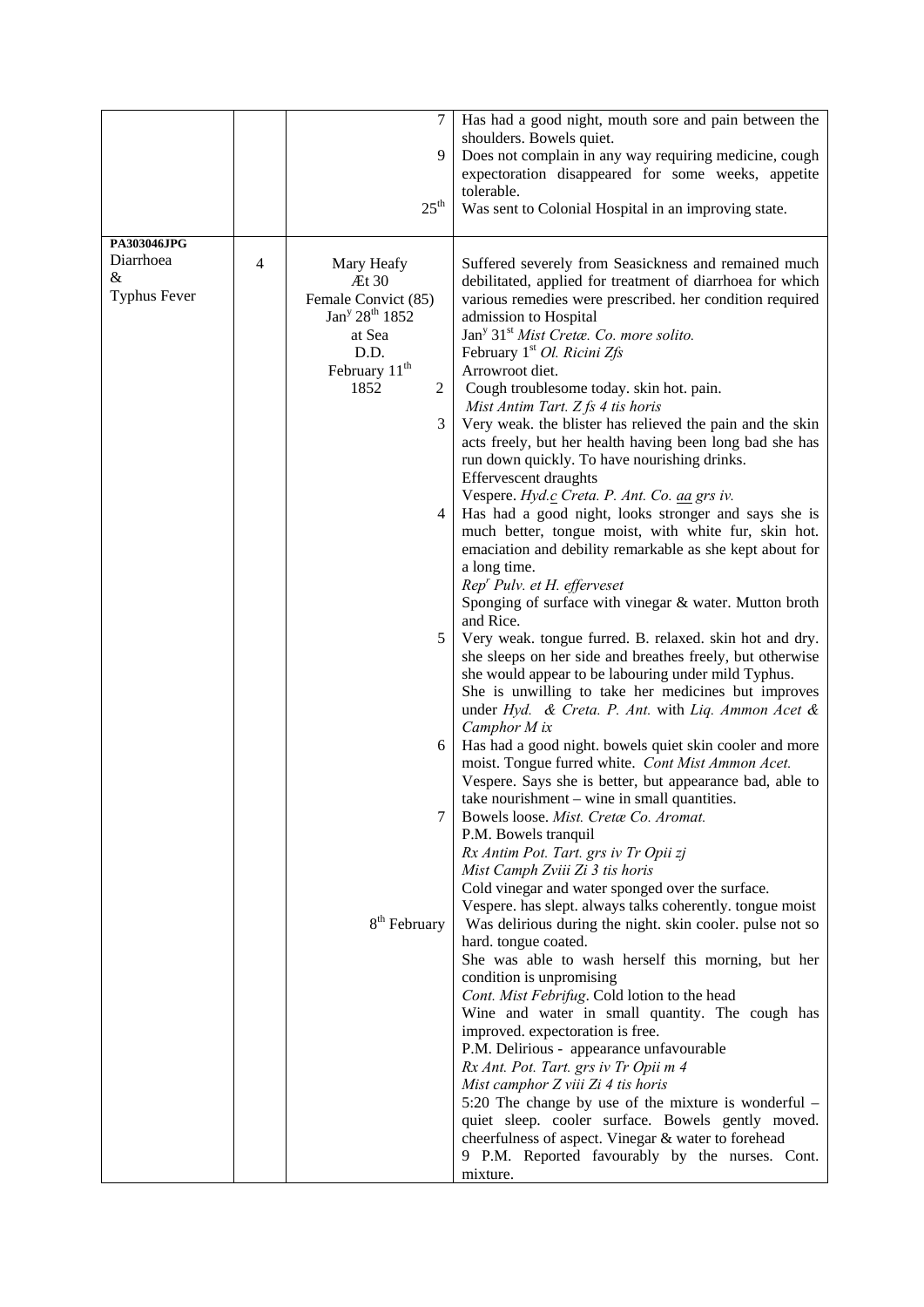|                            |   | 9<br>10.<br>11                                                                                                                                        | Has had a fair night. skin better, tongue dry in centre $\&$<br>moist edges. B. moved in the night motion of good color<br>able to sit up this morning. Cont. mixture – Wine &<br>water occasionally.<br>P.M. very low. passes motion in bed. sleeps on her side.<br>cough expectoration brought up with difficulty.<br>9 P.M. Has sunk considerably since last visit. pulse<br>thready. vomited with last dose of mixture. Wine &<br>water to be given by watchers. Zinc Solution sprinkled<br>about the bed & Hospital.<br>An indifferent night. partial consciousness. tongue<br>moist. sordes hardly remarked. She sleeps on the side.<br>cough attended with free expectoration - some<br>inclination to pick the bed clothes.<br>Cont. Mist. - Wine. & chicken broth<br>P.M. 5. Appears to improve a shade<br>9. Sitting up, quite conscious $\&$ evidently better. skin<br>cool. tongue moist.<br>10:30 Called to Heafy, said to be dying. find her asleep.<br>report exaggerated.<br>Has slept at intervals. appearance much improved.<br>tongue& mouth moist. skin cooler. pulse softer & more<br>regular, cough abated, able to sit up.<br>5. thought by nurse to have rallied. lying on the right<br>side. breathing laborious.<br>8:15. With scarcely a struggle<br>Departed this life. |
|----------------------------|---|-------------------------------------------------------------------------------------------------------------------------------------------------------|-----------------------------------------------------------------------------------------------------------------------------------------------------------------------------------------------------------------------------------------------------------------------------------------------------------------------------------------------------------------------------------------------------------------------------------------------------------------------------------------------------------------------------------------------------------------------------------------------------------------------------------------------------------------------------------------------------------------------------------------------------------------------------------------------------------------------------------------------------------------------------------------------------------------------------------------------------------------------------------------------------------------------------------------------------------------------------------------------------------------------------------------------------------------------------------------------------------------------------------------------------------------------------------------------------|
| PA303047JPG<br>Menorrhagia | 5 | Eliza Doolan<br>Æt 48<br>Convict (64)<br>Jan <sup>y</sup> 24 <sup>th</sup> 1852<br>D.C.<br>Feb <sup>y</sup> 6 <sup>th</sup><br>Jan $25th$<br>26<br>28 | Came into Hospital for greater comfort, has been an out-<br>patient for some days, suffering from flooding, or a<br>return of menstruation in excess $-$ She says her age is 50<br>and had ceased to be unwell.<br>To continue use of mixture<br>Rx. Ol. Terebinth Z fs Sp Lavand Co z iii<br>Tr. Camph. Co. z fs. P. Ipecacuanha z fs.<br>Aq. Fontis z v m. coch parv ter quaterve in die.<br>Acidulous drinks ordered. tow pledget wet in vinegar<br>and water to vagina. Complains of pain in epigastrium,<br>her health is much broken.<br>Empl. Lyttæ epigastrio imponed<br>Flooding has much abated. The blister has relieved the<br>pain. to have some port wine. Opiate draught at night.<br>Much better only debility remaining<br>Gaining strength. 29.30.<br>Continue improving and was discharged Feb <sup>y</sup> 6 <sup>th</sup>                                                                                                                                                                                                                                                                                                                                                                                                                                                      |
| Obstipatio                 |   | March 5 <sup>th</sup><br>D.H.<br><b>Hobart Town</b><br>May 25 <sup>th</sup><br>1852<br>6<br>April 14 <sup>th</sup>                                    | Required treatment in consequence of febrile disturbance<br>caused by constipated bowels.<br>Hab <sup>t</sup> . Ol. Ricini Zj ex Mist Rhei Co. statim<br>Mist Antim Febrif. $Zj$ 4 tis horis<br>P.M. Pil Purgant ij ad aloi solutionum<br>Vespere. Pil. Opii. Crudi gr h.s.<br>Convalescent but always very feeble, menorrhagia<br>returning at brief intervals, spirits retard improvement<br>and she is constantly requiring some treatment.<br>Menorrhagia returned.<br>Pil. Plumbi. Acet. c Opii ij ter quaterve die                                                                                                                                                                                                                                                                                                                                                                                                                                                                                                                                                                                                                                                                                                                                                                            |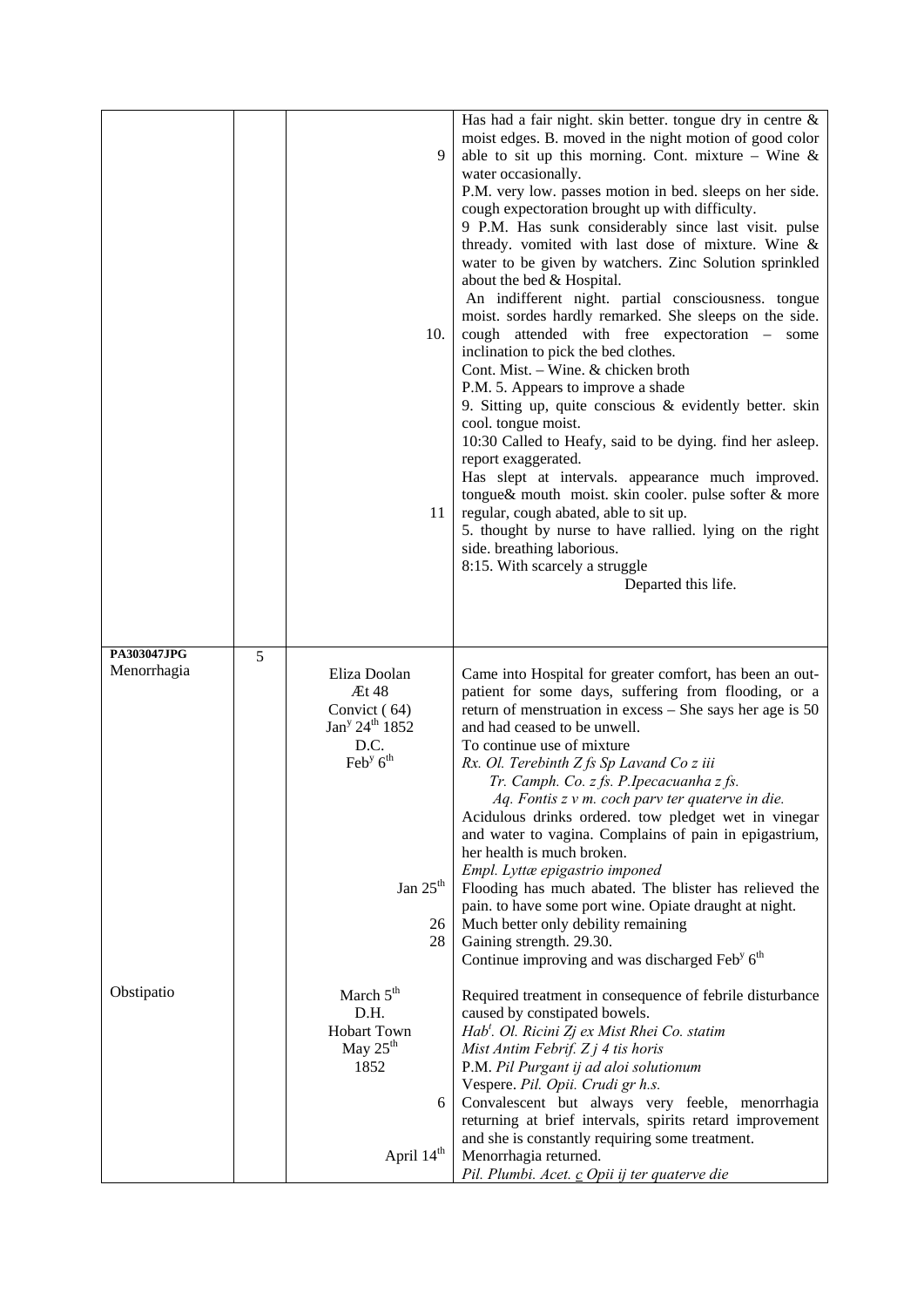|                              |   | 15<br>16<br>19<br>May 25 <sup>th</sup>                                                                                                                | Colicky pains.<br>Opii Crudi gr ifs. Infus. Zingiber [et Liq. Carnis?]<br>Vespere. Pain in belly, feet cold, says she cannot move<br>them. Is much exhausted.<br>Rx Tr. Opii m XL Sp. Terebinth z j Mist Rhei Zj<br>Menorrhagia abating. Mist Terebinth. Acetous drinks.<br>Convalescing very slowly. Cool weather.<br>Sol. Quinæ bis terve in die<br>Sent to Colonial Hospital for debility but in improving<br>health.                                                                                                                                                                                                                                                                                                                                                 |
|------------------------------|---|-------------------------------------------------------------------------------------------------------------------------------------------------------|--------------------------------------------------------------------------------------------------------------------------------------------------------------------------------------------------------------------------------------------------------------------------------------------------------------------------------------------------------------------------------------------------------------------------------------------------------------------------------------------------------------------------------------------------------------------------------------------------------------------------------------------------------------------------------------------------------------------------------------------------------------------------|
| <b>Bronchitis</b><br>Chronic | 6 | Catherine Sullivan<br>Et 28<br>Convict No 72<br>February 2 <sup>nd</sup><br>D.D.<br>May $3^{rd}$<br>1852<br>5<br>6<br>8<br>10<br>11<br>15<br>17<br>19 | Came under treatment originally with gastric irritation<br>resulting from much suffering with seasickness, and was<br>said to have suffered in health in prison $-$ after having<br>been an outpatient for some days – her name appears in<br>the journal on this day.<br>Blister over epigastrium<br>Saline effervescent draughts<br>Feb 3. Cont. Saline medicine<br>Better - farinaceous food<br>Still complaining, tongue furred. Skin hot. Tongue<br>cleaned in the day. at night visit says she is better.<br>Mist. Salina<br><b>Better</b><br>Quinine. Wine and meat.<br>$D^{\circ}$<br>$D^{\circ}$<br>Hospital comforts.<br>12. Debility is the chief feature of this case.<br>Wine etc. able to be on deck<br>Do<br>Complains of cough. to attend as outpatient. |
|                              |   | March 13<br>29<br>30                                                                                                                                  | Mist pro tussi<br>Infus. Gent. Co 26. Pil Strychniæ bis die<br>Rep Pil Strychniæ c Sol Quinæ<br>Improving under use of Strychniæ but the debility is                                                                                                                                                                                                                                                                                                                                                                                                                                                                                                                                                                                                                     |
|                              |   | April 1st<br>4<br>11<br>23                                                                                                                            | extreme.<br>Better. Omit Pil Strychniæ<br>Sol. Quinæ bis terve in die<br>Preserved meat and a little porter – very weak – does not<br>complain of cough but has copious expectoration.<br>Complains of cough – much wasted –<br>Pil Creosote bis die                                                                                                                                                                                                                                                                                                                                                                                                                                                                                                                     |
| <b>PA303048JPG</b>           |   | 25<br>26<br>28<br>29                                                                                                                                  | Ol. Olivæ coch parv. ter die<br>Mist Ammoniaci c Creosote<br>Cont Ol. Olivæ<br>Very weak. Cough easier expectoration copious -<br>slightly improving with olive oil.<br>Cont Mist Ammoniaci<br>Gradually better. Expectoration less.<br>Pil Creosote.- Porter half a glass.<br>P.M. not so well. tongue dry. no appetite. very weak.                                                                                                                                                                                                                                                                                                                                                                                                                                     |
|                              |   | April 30<br>May 1st                                                                                                                                   | Vespere. Some wine & water. is better.<br>Is very low a bad smell about her. tongue dry. Bowels<br>acting – Expectoration less – Sleeps in the afternoon and<br>night.<br>Her condition is very precarious, her health has declined<br>since her embarkation and she never rallied from<br>seasickness<br>Expectorating today $-$ but is so low as to be past hope.<br>resigned to her situation – refuses food – only takes a                                                                                                                                                                                                                                                                                                                                           |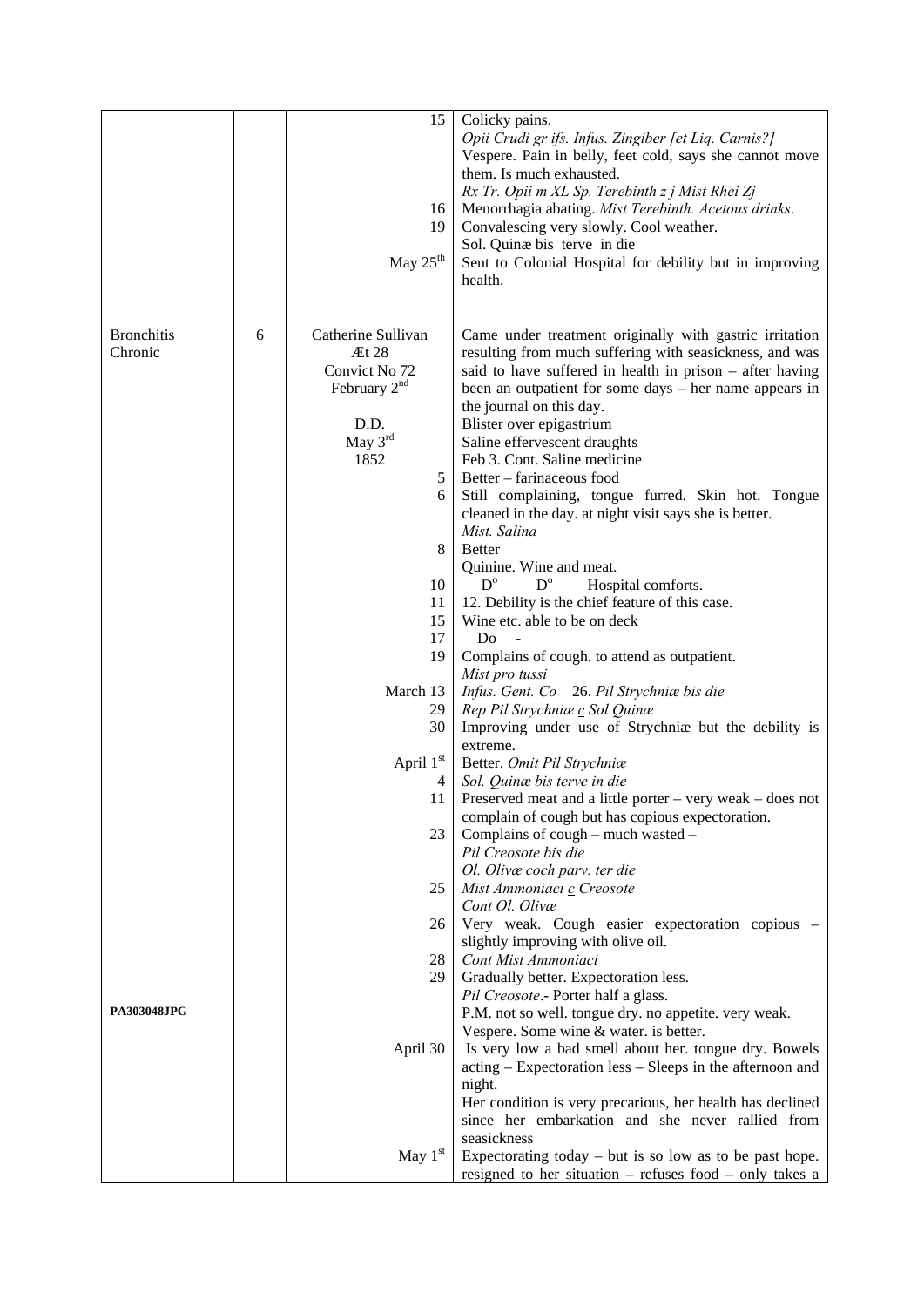|            |   | $\overline{c}$                                                                                                            | little wine and water.<br>Gradually sinking                                                                                                                                                                                                                                                                                                                                                                                                                                                                                                                                                                                                                                                                                                                                                                                                                                                                                                                                                                                                                                                                              |
|------------|---|---------------------------------------------------------------------------------------------------------------------------|--------------------------------------------------------------------------------------------------------------------------------------------------------------------------------------------------------------------------------------------------------------------------------------------------------------------------------------------------------------------------------------------------------------------------------------------------------------------------------------------------------------------------------------------------------------------------------------------------------------------------------------------------------------------------------------------------------------------------------------------------------------------------------------------------------------------------------------------------------------------------------------------------------------------------------------------------------------------------------------------------------------------------------------------------------------------------------------------------------------------------|
|            |   | 3                                                                                                                         | Departed this life 2.30. A.M.                                                                                                                                                                                                                                                                                                                                                                                                                                                                                                                                                                                                                                                                                                                                                                                                                                                                                                                                                                                                                                                                                            |
| Ophthalmia | 7 | Marg <sup>t</sup> Keaney<br>$\mathbb{E}$ t 26<br>F. Convict (39)<br>Feby $16th$<br>D.C.<br>March 27 <sup>th</sup>         | Was put on the List for conjunctival ophthalmia -<br>Fomentation to the left eye.<br>17. Imponatur Empl. Lyttae auri sinistro<br>Collyr. Zinci Sulphat gr j ad Zj<br>Pil. Purgant ij<br>18. Skin hot. Febrile disturbance<br>Mist Ant. Pot. Tart.<br>Colly. Zinci<br>19. Two small ulcers on cornea<br>Rep fomentation<br>21. Eye better. Ulcers healing – complains of supra<br>orbital pain. iris is affected. pulse hard.- Atropine<br>Solution dropped in the eye<br>Hyd. Chlorid $c$ Opii grs ifs $-4$ tis horis<br>Blister to the temple -<br>Cont Mist. Antim Tart.<br>22. Pupil dilated, pain less, pulse soft, eye better.<br>Cont Pil Hyd. Chor c Opii - Mist Ant Tart.<br>23. Reports herself much improved. Collyr Zinci Sulph.<br>oculo affecto. Mist Ant Tart ter die<br>Pil Hyd Chlor c Opii j hora somni.<br>24. Sol. Atropina oculo instillanda<br>Curatio vesicatori<br>Pil Hyd Chlorid c opii h.s.<br>25. Eye much Better. Cont Collyrium<br>Omit Pil Hyd Chlor c Opii<br>March 1 <sup>st</sup> Eye better ulcer healed cornea clear<br>12. One or two turgid vessels - Cured- March 27 <sup>th</sup> |
| Ophthalmia | 8 | Johanna Corbett<br>Æt 17<br>Convict (23)<br>Feb <sup>y</sup> $16th$<br>D.D.<br>May $25^{\text{th}}$<br><b>Hobart Town</b> | A girl of very unhealthy appearance. Since the<br>seasickness, as taken under treatment for simple<br>conjunctiva ophthalmia for which she had Sulphate of<br>Zinc Lotion and common remedies.<br>26. Solution of Nitrate of Silver 1 gr dropped in the eye<br>twice a day.<br>27. A contracted pupil noticed. Solution of Atropine<br>used. Rep. Collyr. Arg, Nit. Pil Hyd.<br>28. Rep. Sol. Atropina. Cont. Pil. Hyd.<br>Vespere. Tormina with fainting. Pil opii grs ifs<br>29. Taken to Hospital eye more painful inflammation<br>general. Small ulcers. Fotus et Cataplasma.<br>Night visit. Sleeping better in afternoon. Empl. Lyttæ<br>pone aurum nocte<br>March 1 <sup>st</sup> Eye improved<br>Mist. Potass Citrat. 4 tis horis<br>Curatio vesiciatoria<br>2. Collyr Zinci Sulphat oculo instill.<br>Pil opii hora somni.<br>4. Eye better. Guttæ Argent Nit. bis die<br>5. Improved. Rep. Guttæ Arg. Nit.<br>Inf. Gent. Co. Zi ter die<br>6. Ut heri<br>7. Liq. Plumbi diacet oculo instill.                                                                                                                  |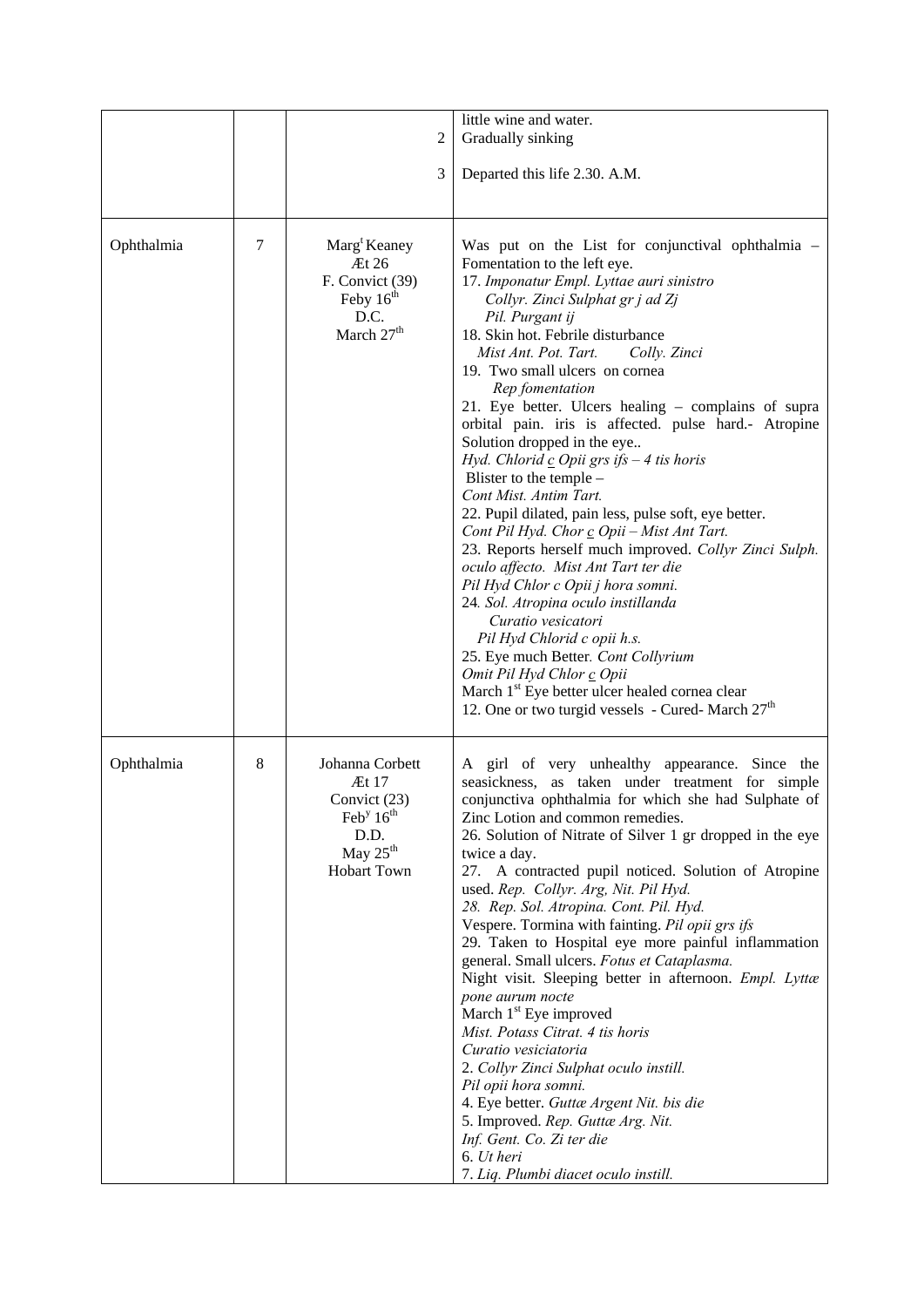|                    |                           |    | 8.-9. Guttæ Argent Nit. Grs v. Ad Zj Aq [Di]               |
|--------------------|---------------------------|----|------------------------------------------------------------|
|                    |                           |    | 10. Eye cleaner ulcer healing                              |
|                    |                           |    | Inf. Gentian Co.                                           |
|                    |                           |    |                                                            |
|                    |                           |    | 12. Improvement continues                                  |
|                    |                           |    | 13. Guttæ Arg. Nitr. 16. Blister still open                |
|                    |                           |    | 18 Eye is about the same state, this girl is often too     |
|                    |                           |    | stupid to answer correctly or to take care of her health   |
|                    |                           |    | commonly                                                   |
|                    |                           |    | 19. Collyr. Plumbi diacet. agrees best with the eye.       |
|                    |                           |    | Bowels are confined. Pil Purgant ij.                       |
|                    |                           |    | 20. Eye rather improved.                                   |
|                    |                           |    | 23. Is. better $-25$ . Eye better.                         |
|                    |                           |    | 27. Eye not so well.                                       |
|                    |                           |    | 29. Eye mends slowly. $30th$ better                        |
|                    |                           |    | 31. The eye is in about same state, the patient is not     |
|                    |                           |    | promising in any way                                       |
| <b>PA303049JPG</b> | April $5^{\text{th}}$     |    | Eye improves slowly                                        |
|                    |                           | 6  | Not so well. Cornea inflamed.                              |
|                    |                           | 7  | Eye bad - has diarrhoea                                    |
|                    |                           |    | Mist Cretæ Co. Conf. Aromat etc                            |
|                    |                           | 9  | Eye painful $-$ fomentation in the day.                    |
|                    |                           |    | Bowels quiet                                               |
|                    |                           | 10 | 10. Eye very painful - right eye weak                      |
|                    |                           |    | Opiate fomentation & poultice                              |
|                    |                           | 11 | Improved by applications as above                          |
|                    |                           | 12 | Better. Cont. Fomentation                                  |
|                    |                           |    | Sulphat of Zinc Lotion.                                    |
|                    |                           | 14 | Opiate fomentation                                         |
|                    |                           |    | Bowels relaxed - H. Rhei Co. c Opii                        |
|                    |                           |    | Strength much impaired, has cramping                       |
|                    |                           |    | Friction with stimulating Liniment.                        |
|                    |                           | 15 | Eye gradually improving.                                   |
|                    |                           | 16 | Guttæ Argent Nit. grs v ad Zj. oculo instill. Cramps in    |
|                    |                           |    | feet, is blanched in the face.                             |
|                    |                           | 17 | Eye improving – has been allowed a little wine.            |
|                    |                           | 18 | Eyes have greatly improved $-$ a large nebula over left    |
|                    |                           |    | $cornea - out of axis of vision - pupil is contracted.$    |
|                    |                           |    | there has always been great intolerance of light.          |
|                    |                           |    | Solution of Atropine used daily. General health is better. |
|                    |                           | 19 | Says she can distinguish small objects with left eye $-$   |
|                    |                           |    | Cont Atropine drops.                                       |
|                    |                           | 21 | Eyes better. 26. Sent to her Mess - to have Hospital       |
|                    |                           |    | comforts & wine daily.                                     |
|                    | May $5^{\text{th}}$       |    | Complains of Pleurodynia & cramps in the legs.             |
|                    |                           |    | Empl. Lyttæ lateri dolente                                 |
|                    |                           |    | P. Dover grs x                                             |
|                    |                           | 6  | <b>Better</b>                                              |
|                    |                           | 7  | Debility from long continued illness. Wine.                |
|                    |                           |    | Inf. Quassiæ c Ferri Sulph etc                             |
|                    |                           | 12 | Wine – Preserved potatoes, in addition to the Hospital     |
|                    |                           |    | comforts.                                                  |
|                    |                           | 13 | Vomiting of bilious fluid. Mustard emetic                  |
|                    |                           |    | Stronger & on deck wine & extra food                       |
|                    |                           | 16 | Is very weak faints & unable to eat, is on deck. 23. Fresh |
|                    |                           | 22 | meat soup. Beef tea $&$ wine. - is very feeble             |
|                    |                           |    | Weaker than usual. Bowels relaxed, expected to be sent     |
|                    |                           |    | to Hospl on shore.                                         |
|                    |                           | 25 | Vespere taken into Hospital, breathing laborious.          |
|                    | D.D. May $25^{\text{th}}$ |    | moribund                                                   |
|                    | Hobart Town               |    |                                                            |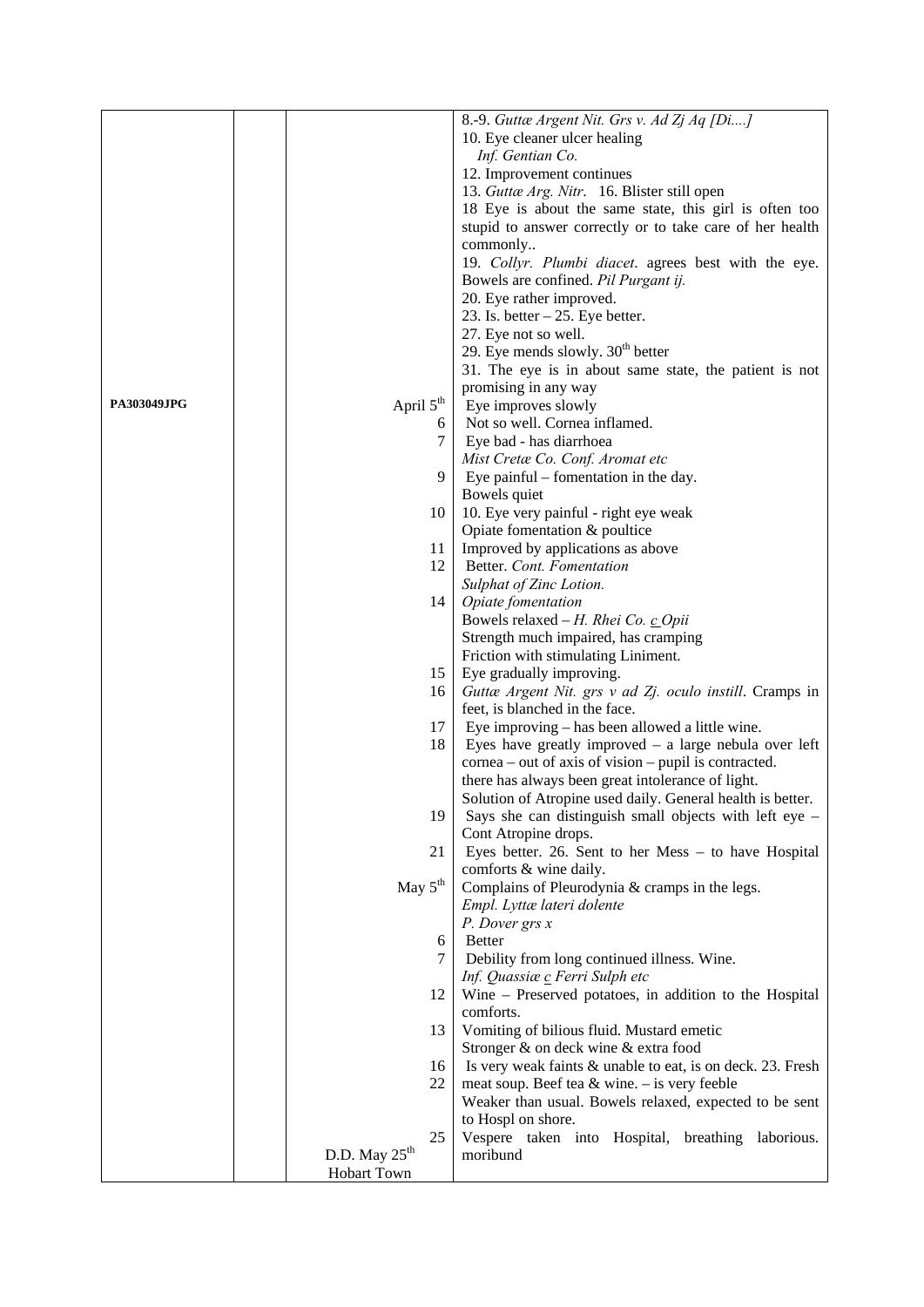| Concussion of the<br><b>Brain</b> | 9  | Mary Fahy<br>Et 20<br>Female convict<br>February 27 <sup>th</sup><br>D.C.<br>March 25 <sup>th</sup><br>1852<br>$\overline{2}$<br>3<br>4<br>5<br>7<br>$\,8\,$<br>9<br>10 | Fell from the water closet by losing hold of the rail, and<br>falling with the roll of the ship. The back of the head and<br>back generally were much bruised - she was found to be<br>in a state of insensibility and various means used to rouse<br>her – while a turpentine enema was [prefacing?], some<br>burning sage was applied to the nostrils with immediate<br>benefit. Quiet was enjoined and purgative pills were<br>given as a precaution<br>March 1. By over exertion in washing, contrary to<br>orders, reaction was induced, severe pain in the head.<br>skin hot. pulse full. tongue furred, bowels, very open<br>from medicines.<br>Taken in Hospital<br>Venesection practised, but little blood could be drawn as<br>she fainted and got sick at stomach. Cold lotion to the<br>forehead. Blister to neck. Sol Tartar Emetic g fs 3 tis<br>horis<br>Has had a tolerable night. Slept well. Bowels freely<br>open. Pulse soft. She is a [nurse?]<br>Cont. Sol. Ant. Tart. Low diet<br>Skin cool – headache or pain about head probably from<br>bruise<br>Blister dressed. Mist Ant Tart. Continued<br>Complains of pleurodynia. Sinapism.<br>No complaints. 6. Pil Purgants ij<br>Cold lotion to forehead as before<br>Has not slept headache<br>Cold lotion & Mist Ant. T. frequently<br>Headache increased. Blisters to temples<br>Ol. Croton gtt fs Mist Ant. T.<br>Better - 12. Head relieved, remaining pain from the<br>effects of fall - Liniment. Mist. Ant. Tart. ter die<br>From this time nothing required beyond common<br>aperients occasionally and the Liniment.<br>March 25 <sup>th</sup> discharged to her Mess. |
|-----------------------------------|----|-------------------------------------------------------------------------------------------------------------------------------------------------------------------------|------------------------------------------------------------------------------------------------------------------------------------------------------------------------------------------------------------------------------------------------------------------------------------------------------------------------------------------------------------------------------------------------------------------------------------------------------------------------------------------------------------------------------------------------------------------------------------------------------------------------------------------------------------------------------------------------------------------------------------------------------------------------------------------------------------------------------------------------------------------------------------------------------------------------------------------------------------------------------------------------------------------------------------------------------------------------------------------------------------------------------------------------------------------------------------------------------------------------------------------------------------------------------------------------------------------------------------------------------------------------------------------------------------------------------------------------------------------------------------------------------------------------------------------------------------------------------------------------------------------------------------------------------|
| PA303050JPG<br>Leucorrhœa         | 10 | $\text{Marg}^{\text{t}}$ Evans<br>Et 30<br>Convict<br>March 10 <sup>th</sup><br>May $25th$<br><b>Colonial Hospital</b><br><b>Hobart Town</b><br>20<br>21<br>23<br>25    | A woman of delicate appearance and nursing – has been<br>suffering from the discharge for some months.<br>Alteratives and tonics given.<br>Injection of Nitrate of Silver grs ij ad Zj Aq.<br>13. Continues injection<br>15. There is considerable debility the child is old enough<br>to be weaned.<br>16. A slight febrile affection<br>Rx. Antim. Pot. Tart. grs iv. Pot. Nit. Zj<br>Pulv Ipecac Co. grs x Aqua Oiss<br>[e] t dosis coch ij mag. 3 tis horis<br>17.18.19. Better. Mixture less frequent.<br>Resume use of Lotion as applied by lint or tow.<br>Skin cool. Quinæ grs if thrice.<br>Child ordered to be weaned<br>Better, able to be up<br>P.M. diarrhoea troublesome. Mist Cretæ Co. c Conf.<br>Aromat<br>Better. Rep. Mist. Cretæ Co.<br>Convalescing very slowly.<br>Leucorrhœa discharge restrained                                                                                                                                                                                                                                                                                                                                                                                                                                                                                                                                                                                                                                                                                                                                                                                                                             |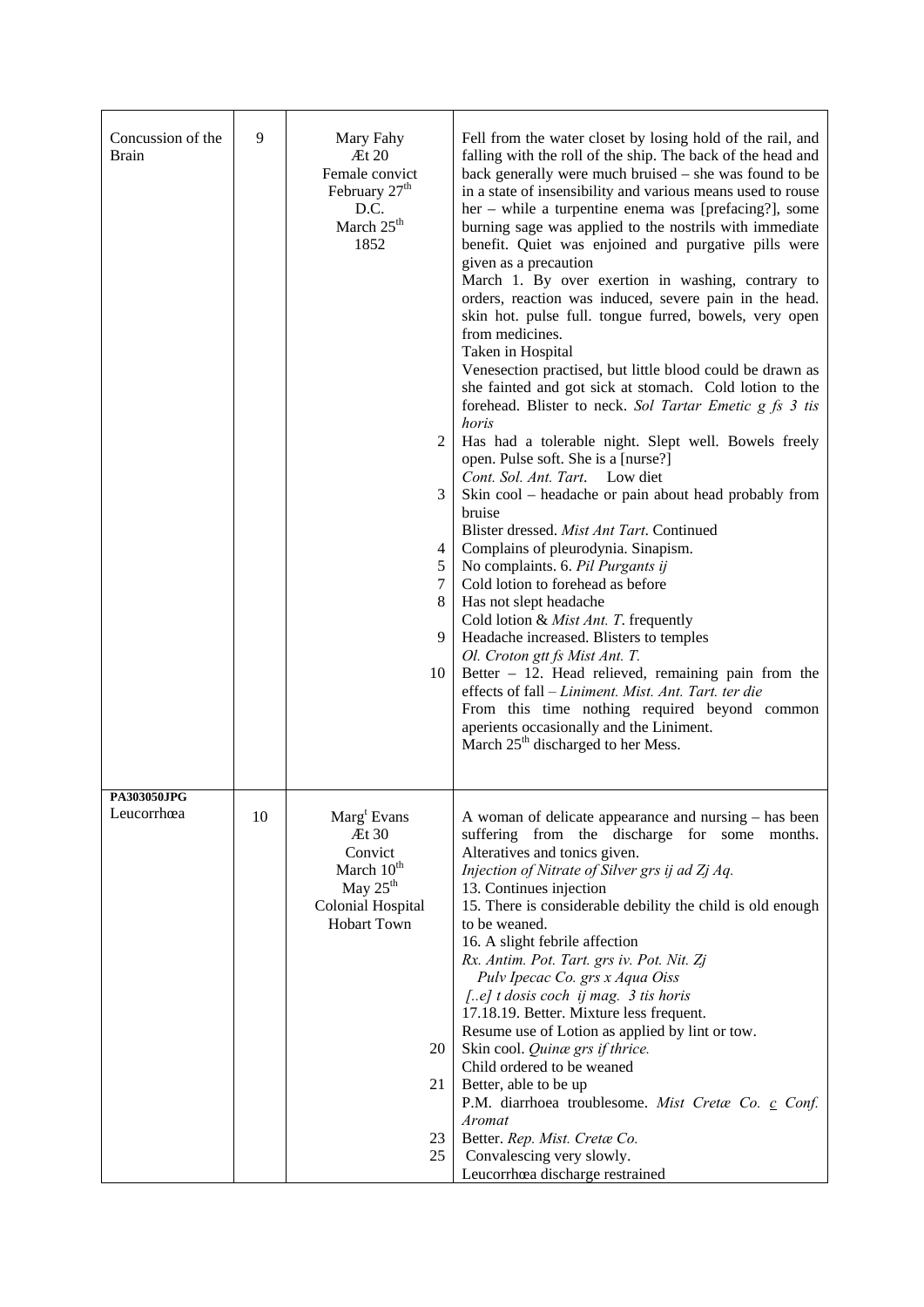|                    |    | 26                     | Acid Sulphuric Mixture                                     |
|--------------------|----|------------------------|------------------------------------------------------------|
|                    |    | April 4                | A febrile attack                                           |
|                    |    |                        | Resume Mist febrifuga                                      |
|                    |    |                        |                                                            |
|                    |    | 5                      | Pulv Ipecac Co grs x h.s.                                  |
|                    |    | 6                      | Taken into Hospital. Pleurodynia                           |
|                    |    |                        | Quinine. Sinapism to seat of pain.                         |
|                    |    | 7                      | Rep. Quinine - Hospital comforts.                          |
|                    |    | 13                     | Slight leucorrhœal discharge                               |
|                    |    |                        | Resume use of nitrat of silver injection                   |
|                    |    | 14                     | Appears for some time to be subject to worms- passed a     |
|                    |    |                        | lumbicus [teu?]                                            |
|                    |    |                        | Haustus Terebining $-[.]$                                  |
|                    |    | 15                     | Passed several worms of various descriptions and           |
|                    |    |                        | experienced relief.                                        |
|                    |    | 18                     | Rather improved. 23. Better                                |
|                    |    | 27                     | Passed a large quantity of tape worm after Castor Oil &    |
|                    |    |                        | Turpentine.                                                |
|                    |    | 30                     | Complains of bearing down pain                             |
|                    |    |                        | Rx Soda Biborat zj. [] fusi Quassiæ Zviii                  |
|                    |    |                        |                                                            |
|                    |    |                        | coch q? Mag [.] quaterve in die                            |
|                    |    | May 5                  | Convalescing slowly. Fell down water closet stairs.        |
|                    |    | 13                     | Improving very slowly stomach is very irritable            |
|                    |    |                        | complains of epigastric tenderness.                        |
|                    |    |                        | Empl. Lyttæ sedi doloris                                   |
|                    |    | 14                     | Very weak – broth $\&$ nourishing drinks.                  |
|                    |    | 16                     | Is very low. No prominent symptoms. Moderate use of        |
|                    |    |                        | stimulants. Haust. Opii h.s.                               |
|                    |    | 17                     | Very feeble from long illness, stomach has been irritable  |
|                    |    |                        | lately, has some diarrhoea.                                |
|                    |    |                        | Mist Cretæ Co p.r.n.                                       |
|                    |    | 18                     | Bowel quiet. Vespere very low, gin and water. Haust        |
|                    |    |                        | Opii h.s.                                                  |
|                    |    | May 22.                | Debility considerable                                      |
|                    |    |                        | 25. Sent to Colonial Hospital                              |
|                    |    |                        |                                                            |
|                    |    |                        |                                                            |
| Dyspepsia          | 11 | Martha McBrine         | Came under treatment as an outpatient her health           |
|                    |    | Æt 35                  | gradually failing. Bowels irregular Alteratives tonics and |
|                    |    | <b>Female Convict</b>  | aperients as they seemed to be required.                   |
|                    |    | March $16^{\text{th}}$ | March 23, Mist Gregorii ter die.                           |
|                    |    | D.D.                   | 24. Pil Strychniæ j bis die.                               |
|                    |    | May $9th$              | 26. Better. Rep. Mist Rhei Co.                             |
|                    |    | 1852                   | 27. Much as yesterday. Rep pil ut antea                    |
|                    |    |                        | Sol Quinæ bis terve in die                                 |
|                    |    |                        | 28. Improving. Repeat                                      |
|                    |    |                        | 30. Appears improving with Strychniæ Pills                 |
|                    |    |                        | April 2 <sup>nd</sup> . Stomach irritable                  |
|                    |    |                        | Mist Citrat Potass. actu effervescentæi                    |
|                    |    |                        |                                                            |
|                    |    |                        | Subinde sumenda                                            |
|                    |    | 3                      | Mist Acid Sulphuric                                        |
|                    |    | 4                      | Better. Continue Acid Mixture                              |
|                    |    | 5                      | Bowels rather troublesome but she is able to come on       |
|                    |    |                        | deck.                                                      |
|                    |    | 6                      | Able to be up daily on deck.                               |
|                    |    | 16                     | Losing strength and in very low spirits. Infusion of       |
|                    |    |                        | Gentian. Wine - Hospital Comforts                          |
|                    |    | 18                     | Diarrhoea. Pil Cupri Sulphat 1/4 gr ter quaterve in die    |
| <b>PA303051JPG</b> |    | April 25 <sup>th</sup> | Stomach irritable                                          |
|                    |    |                        | Creosote in doses of two drops to allay vomiting.          |
|                    |    |                        | Blister ordered to epigastrium region.                     |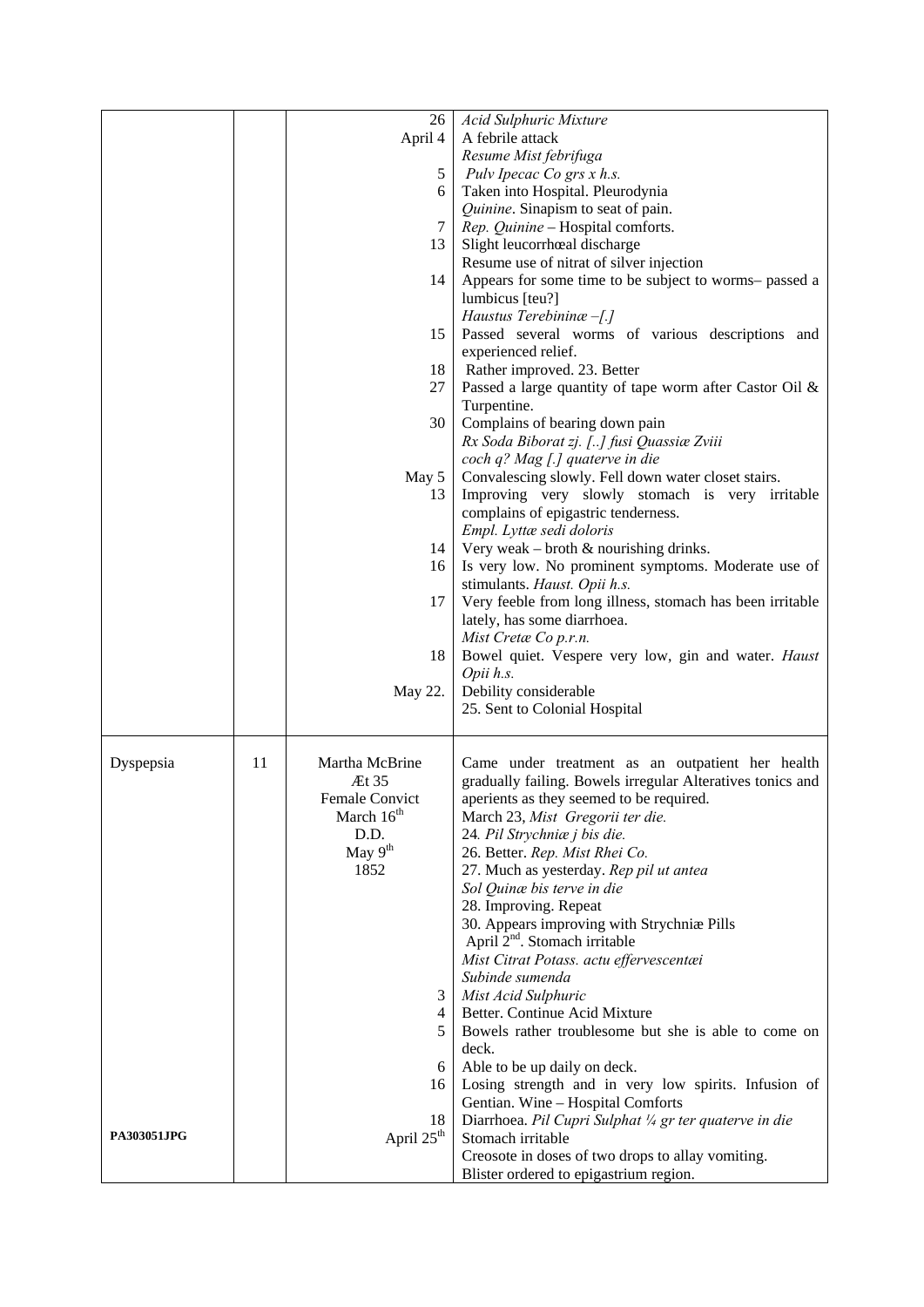|  |           | P.M. Very low. Has not allowed Blister to be applied.     |
|--|-----------|-----------------------------------------------------------|
|  |           | Hot wine and water & ginger tea.                          |
|  | 26        | Rather better.                                            |
|  | 27        | Griping from Pills                                        |
|  |           | Opium grs ij statim $-$ P.M. better                       |
|  | 28        | Rather better.                                            |
|  |           | Vespere. Bowels troublesome Rx Hyd. Chlo. c Opii.         |
|  |           | Rx. Sp Terebinth zj Tr Camp Co. Ziij                      |
|  |           | Acacia Gum zij Aq Zviii Zfs per dosi                      |
|  | 29        | Very low. but exaggerates her suffering. Bowels too       |
|  |           | relaxed.                                                  |
|  |           | Pil Zinc Sulph. Ter die                                   |
|  |           | P.M. Pil Strychniæ. Vespere. better                       |
|  | 30        | Diarrhoea better complains of griping. Opii crudi gr ifs  |
|  |           |                                                           |
|  |           | stat. P.M. Pulv Ipec Co grs x                             |
|  | May $1st$ | Bowels not so relaxed. Skin hot & dry tongue white        |
|  |           | furred, has been long ailing and desponding.              |
|  | 2         | Bowels rather quieter under use of ipecacuanha and        |
|  |           | opium                                                     |
|  | 3         | Diarrhoea not checked, tongue cleaner, skin cool, very    |
|  |           | weak.                                                     |
|  |           | Rx Argentiæ Nitrat gr fs. Miscæ Panis q.s. ft Pil 4 tis   |
|  |           | horis sumenda                                             |
|  |           | Vespere bowels quieter H. Opii m XL                       |
|  | 4         | Nitrate of Silver does not check the diarrhoea - to       |
|  |           | resume use of Sulphate of Copper gr 1//4 2 tis horis      |
|  |           | Starch and opium enema                                    |
|  |           | Very weak but able to raise herself.                      |
|  | 5         | Has had some sleep in the night                           |
|  |           | Pil Cupri Sulp c Opii Co $\frac{1}{2}$ gr. 2 tis horis    |
|  |           | Nurse reports the motions better colour                   |
|  |           | To repeat Starch & Opium enema                            |
|  |           | P.M. Sleeping through great part of the day.              |
|  |           | 8:30 Bowels again relaxed, motions dark, tongue moist     |
|  |           | and clean, skin comfortable – pulse weak. Her general     |
|  |           | appearance not favourable                                 |
|  | May $6th$ |                                                           |
|  |           | Sulphat of Copper produces vomiting each time of          |
|  |           | administration, and every remedy has seemed useless -     |
|  |           | today the tongue is dry and furred - sordes about gums,   |
|  |           | pulse thready, condition hopeless.                        |
|  |           | P.M. injection of Nitrat of Silver $-8$ . No benefit from |
|  |           | any treatment (dying)                                     |
|  | 7         | Lying in a hopeless state. All remedies ineffectual, she  |
|  |           | doesn't appear to be suffering any pain - Mental          |
|  |           | faculties clear.                                          |
|  |           | Vespere sinking.                                          |
|  | 8         | Gradually sinking - a fœtid fluid of dark colour passing  |
|  |           | from the bowels involuntarily $-$ no inclination to take  |
|  |           | food or medicine.                                         |
|  |           | Barley water. Wine & water                                |
|  |           | Vespere. Appears to have some strength                    |
|  |           | Pulv Gallæ zfs Sp [lacchari?] (rum)                       |
|  |           | Part. Dos – sumend                                        |
|  | 9         | Has been quiet in the bowels all night, skin cold from    |
|  |           | cleaning & shifting hot bottles to spine.                 |
|  |           | Cont Pulv. Gullæ etc ut supra                             |
|  |           |                                                           |
|  |           | 1:30 P.M. Departed this life.                             |
|  |           |                                                           |
|  |           |                                                           |
|  |           |                                                           |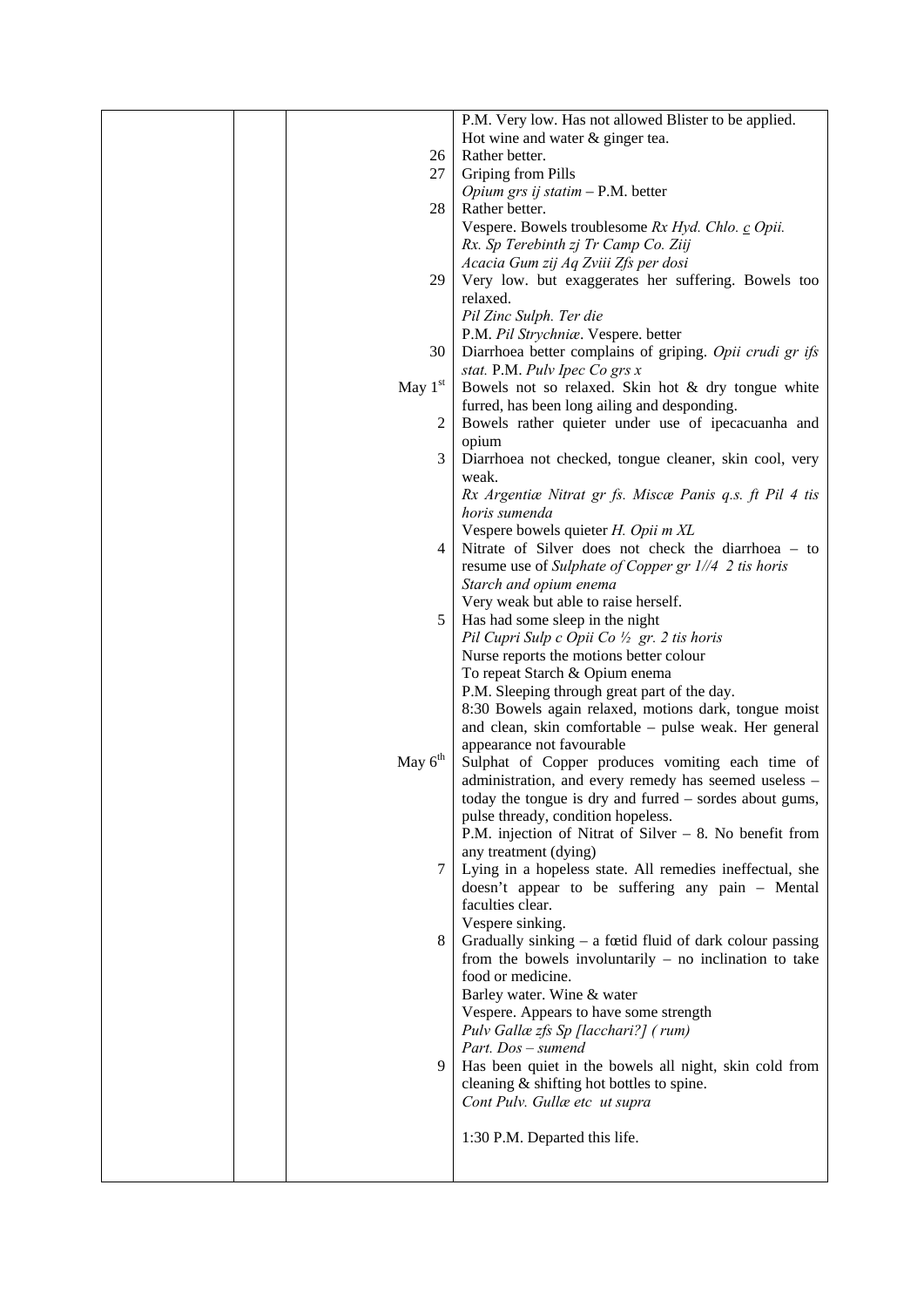| PA303052JPG |    |                                                                                                                                                                         |                                                                                                                                                                                                                                                                                                                                                                                                                                                                                                                                                                                                                                                                                                                                                                                                                                                                                                                                                                                                                                                                                                                                                                                                                                                                      |
|-------------|----|-------------------------------------------------------------------------------------------------------------------------------------------------------------------------|----------------------------------------------------------------------------------------------------------------------------------------------------------------------------------------------------------------------------------------------------------------------------------------------------------------------------------------------------------------------------------------------------------------------------------------------------------------------------------------------------------------------------------------------------------------------------------------------------------------------------------------------------------------------------------------------------------------------------------------------------------------------------------------------------------------------------------------------------------------------------------------------------------------------------------------------------------------------------------------------------------------------------------------------------------------------------------------------------------------------------------------------------------------------------------------------------------------------------------------------------------------------|
| Diarrhoea   | 12 | Mich <sup>1</sup> Fernesty<br>At 2<br>Prisoner's child<br>March $25th$<br>DC<br>April 23rd<br>28<br>29<br>30<br>April 2 <sup>nd</sup> .<br>4<br>7<br>8<br>9<br>11<br>13 | Has been ill for some days has had alterative powders of<br>Hyd Creta with Rhubarb - followed by Chalk Mixture.<br>Rx Acid Sulph Dil zfs Tr Camph Co zfs. Aqua Anisi Zifs<br>coch parv. ter quaterve in die<br>27. Mixture presented has not answered. Child much<br>exhausted.<br>Hyd Creta grs xv P. Rhei grs x P. Cretæ Co c Opii si.<br>P. Catechu $\exists j \ M - \text{divide in } pulv.$ v<br>cap i ter die c Mist.<br>Rx Sp. Terebinth. Zfs Pulv. Ipecac, grs iv. P. Acaciæ<br>Zj Decoct granati Zifs M-six dosis cochl. parv.j.<br>post sing. sed. liq.<br>Child improved today. Cont. Med.<br>Better. Bowels more natural in secretion<br>Very much better. Powders and mixture to be continued.<br>Continues to improve<br>Doesn't require medicine has suffered in health from not<br>being weaned at proper time.<br>Bowel complaint returned<br>Remedies as above<br>Rather improved. Bowels twice open in day<br>Rx Sp Terebinth. Tr Camph. Co. aa zj<br>Mucilag Acaciæ q.s. Aq. Anisi Zifs M coch pavr 3 tis<br>horis.<br>Better. 12. Continues improving<br>No medicine. 14. Diet attended to arrowroot or baked<br>flour allowed for the children suffering from bowel<br>complaints<br>Put off list April 23rd<br>Was landed in very good health |
| Diarrhoea   | 13 | Cath <sup>e</sup> Connell<br>Et 2<br>Prisoner's child<br>April $5th$<br>D.D.<br>April 14 <sup>th</sup><br>1852<br>9<br>10<br>11<br>12<br>13                             | Has been using the same medicines as the child in<br>preceding case, having suffered from diarrhoea.<br>$Habt Ol.Ricini Zij - cont Pulv Alterat.$<br>6. Rep Pulv. Alterative - Mist Decoct Granati<br>7.8. Not brought to Hospital<br>Sunset called to see this child. Surface cold and clammy<br>with perspiration. Balneum Calidum. statim. A little wine<br>given.<br>Mist Cretæ Co. zfs post Sing. Sed. Liq.<br>9 P.M. Skin hot tongue red<br>Pulv. Alt. h.s. Mist Creta Co. per noctem<br>Mist Terebinthinæ coch. parv. 3 tis horis<br>Motions have improved in colour and general strength<br>increased, tongue moist & cleaning.<br>Rather improving - as reported yesterday. Night. Much<br>exhausted. Motions are improved, thirst less. Her<br>condition is precarious.<br>Bowels unchecked, powers much reduced. Tongue dry &<br>red. P. Hyd c Creta<br>Injection of arrowroot and decoction of pomegranate in<br>the day.<br>Vespere. Bowels said to be quieter by the injections –<br>continue medicine and mucilaginous drink as required.<br>Conscious during the afternoon and evening but<br>gradually sinking.<br>Medicine is useless<br>Ordered into Hospital for the benefit of light and in order                                               |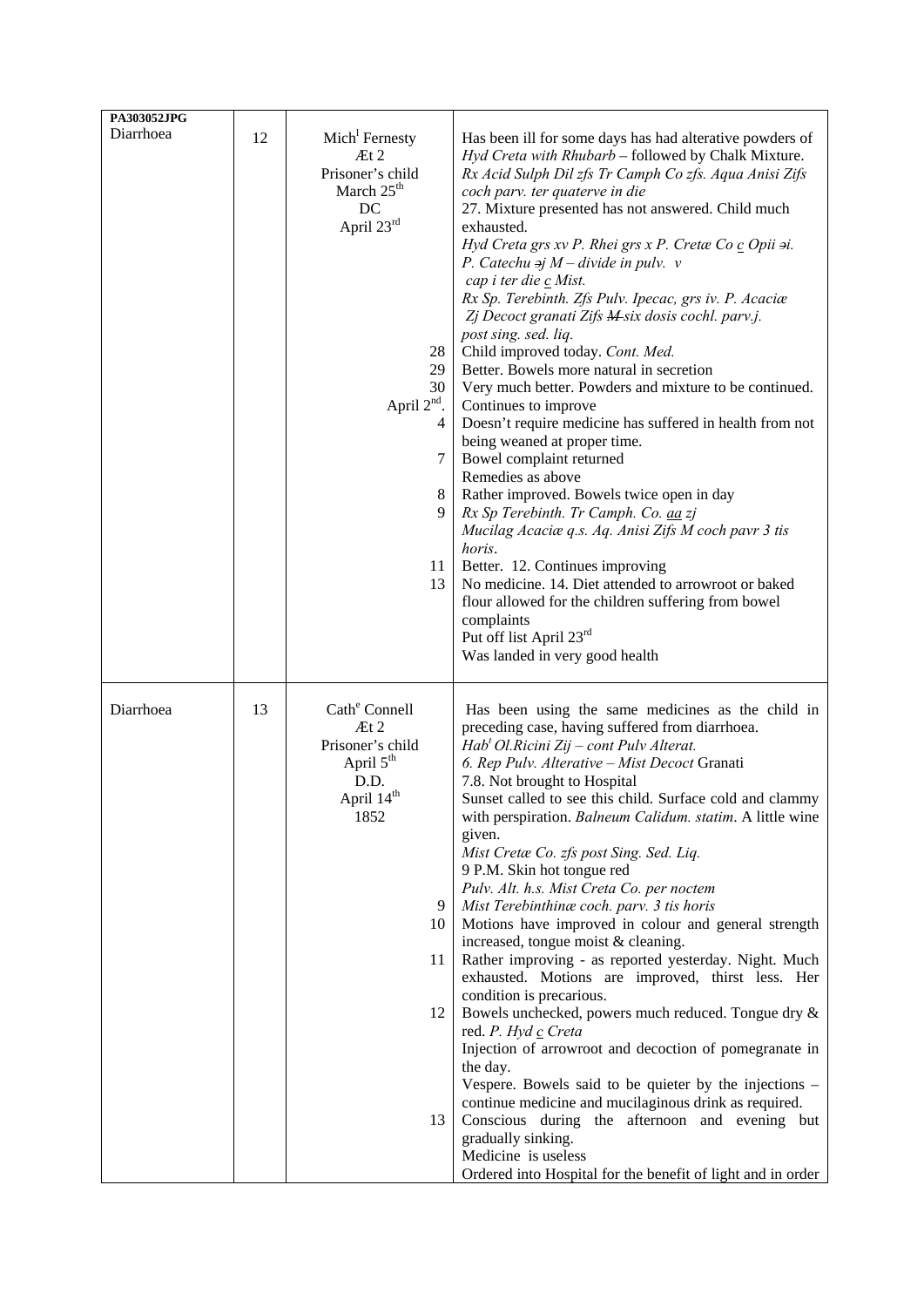|                          |    |                                                                                                                      | that the last moments may be properly attended.                                                                                                                                                                                                                                                                                                                                                                                                                                                                                                                                                                                                                                                                                                                                                                                                                                                                                                                                                                                     |  |  |  |  |
|--------------------------|----|----------------------------------------------------------------------------------------------------------------------|-------------------------------------------------------------------------------------------------------------------------------------------------------------------------------------------------------------------------------------------------------------------------------------------------------------------------------------------------------------------------------------------------------------------------------------------------------------------------------------------------------------------------------------------------------------------------------------------------------------------------------------------------------------------------------------------------------------------------------------------------------------------------------------------------------------------------------------------------------------------------------------------------------------------------------------------------------------------------------------------------------------------------------------|--|--|--|--|
|                          |    |                                                                                                                      | Lingered until 30 min after midnight.                                                                                                                                                                                                                                                                                                                                                                                                                                                                                                                                                                                                                                                                                                                                                                                                                                                                                                                                                                                               |  |  |  |  |
|                          |    |                                                                                                                      | Departed this life April 14 <sup>th</sup>                                                                                                                                                                                                                                                                                                                                                                                                                                                                                                                                                                                                                                                                                                                                                                                                                                                                                                                                                                                           |  |  |  |  |
| PA303053JPG<br>Diarrhoea | 14 | $Robt$ Cunningham<br>$\mathbb{H}1\mathcal{V}_2$<br>April 16 <sup>th</sup><br>DC<br>May $6th$<br>18<br>19<br>20<br>21 | Is one of three severe cases of diarrhoea among the<br>children - dental irritation had but little exciting<br>influence - The perverse nature of the mothers made<br>them feed improperly their children. The subject of the<br>present case was overfed.<br>Hab <sup>t</sup> Ol: Ricini zjj statim. Pulv Alter. Nocte<br>Hyd c Creta P. Rhei. Aa grs x. Mist Terebinthinæ<br>The evacuations are described as bloody. Has had<br>diarrhoea a long time.<br>Vespere. Diathoresis – child has had three motions, of<br>rather better quality.<br>Had a good night, bowels quieter, motions more solid,<br>and natural. Cont Mixture as above. Powder.<br>The mother does not behave well to this child and cannot<br>be trusted in any respect, one of the mess mates looks to<br>the child for me.<br>Cont. Mist etc. Better.<br>This child continued to improve and was put off Sick<br>List, only requiring occasionally attention as the rectum<br>came down, added to which, the refractory mother tried<br>to give annoyance. |  |  |  |  |
| Diarrhoea                | 15 | Ellen Conroy<br>$\mathbb{H}38$<br>May $6th$<br>D.C.<br>May 12 <sup>th</sup><br>7<br>8<br>9<br>10                     | Has been complaining much for some time and has been<br>on Sick List for same complaint, present attack brought<br>on by errors of diet.<br>Hab' Haust Magnes Co. statim<br>Morn. Tongue cleaner bowels relieved Mist. Cretæ<br>P.M. Vomiting with much distress. Haust effervescent c<br>Tr Opii m v p.r.n. repetendus.<br>Vespere. quite comfortable<br>Stomach tranquil<br>Rept Haust Efferves ter die<br>Convalescent<br>Not requiring medicine. diet of arrowroot - kept under<br>care as several cases of diarrhoea have been very<br>troublesome. although offering very little interest in the<br>details of treatment<br>Continues improving<br>11.12 Discharged from Sick List.                                                                                                                                                                                                                                                                                                                                           |  |  |  |  |
| PA303054JPG<br>Synocha   | 16 | Johanna O'Leary<br>Æt 24<br>Convict (93)<br>May $6^{TH}$<br>at Sea<br>May 16 <sup>th</sup><br>D.C.<br>7              | One of the cleaners and expose to wet in cleaning the<br>water closet and the feet frequently wet as unavoidably<br>occurred with numbers of the women.<br>Rigors followed, hot skin, tongue furred. Bowels<br>confined - thirst.<br>Hyd. Chlorid. gr v. P. Jalapa Co. aij M ft Pulv.<br>Mist Antimon. Pot. Tart. $-3$ tis horis<br>Rep. Pulv. Purgant<br>Some tenderness about abdomen<br>Pil Hyd. Chlorid. c Opii h.s.                                                                                                                                                                                                                                                                                                                                                                                                                                                                                                                                                                                                            |  |  |  |  |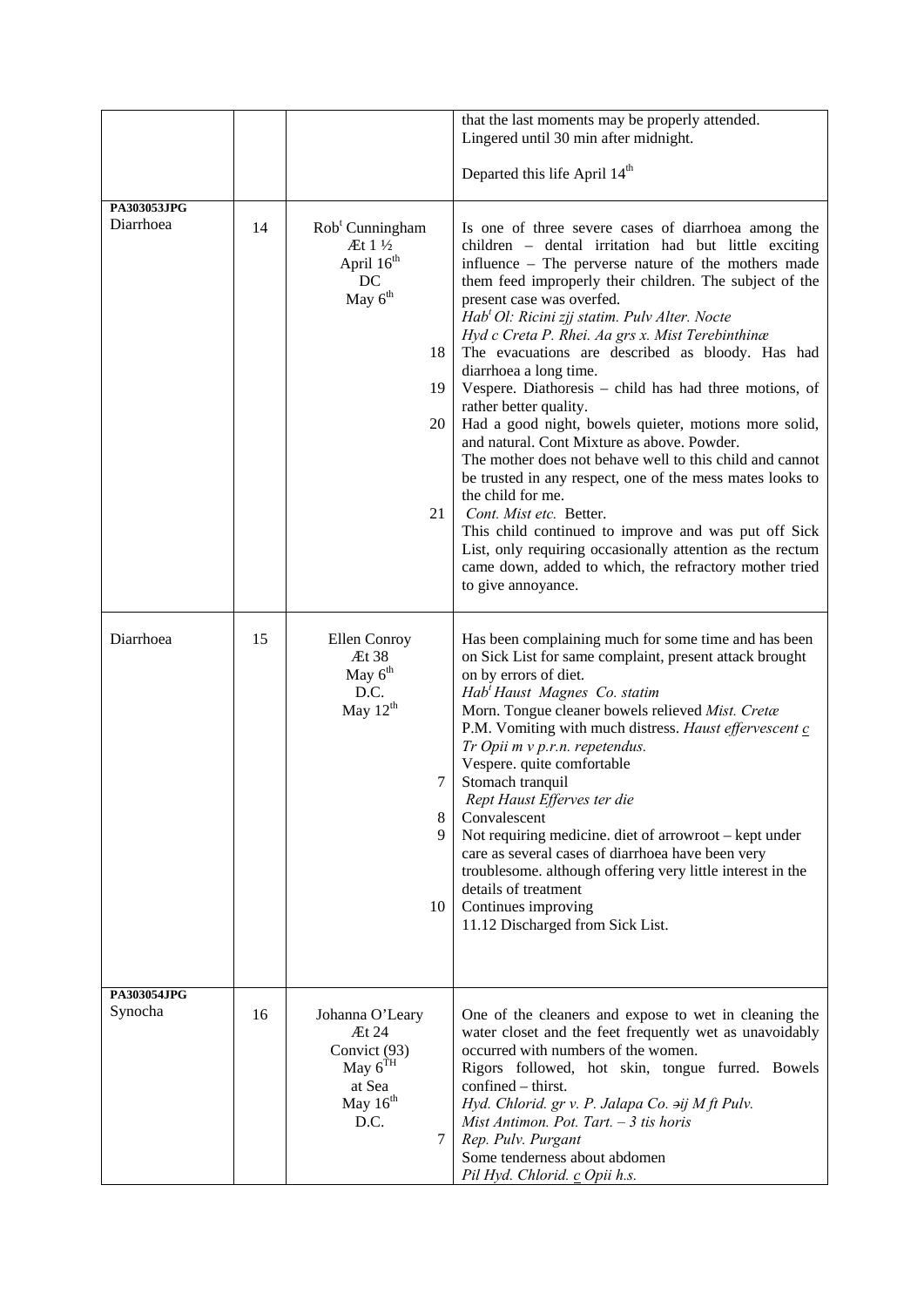|            |    |                                                                                                                                                       | 8<br>9<br>10<br>16         | Better, mouth slightly effected by mercurials.<br>Habt. Sulph. Lob. Zj. ter die.<br>Vespere is better.<br>Cont. Mist Antimon.<br>Convalescent<br>Infus. Quassiæ c Potass Carb.<br>Discharged and allowed to resume her useful duties as<br>Cleaner.                                                                                                                                                                                                                                                                                                                                                                                                                                                                                                                                                                                                                                                                                                        |
|------------|----|-------------------------------------------------------------------------------------------------------------------------------------------------------|----------------------------|------------------------------------------------------------------------------------------------------------------------------------------------------------------------------------------------------------------------------------------------------------------------------------------------------------------------------------------------------------------------------------------------------------------------------------------------------------------------------------------------------------------------------------------------------------------------------------------------------------------------------------------------------------------------------------------------------------------------------------------------------------------------------------------------------------------------------------------------------------------------------------------------------------------------------------------------------------|
| Dysenteria | 17 | Cath <sup>e</sup> McNamara<br>Æt 35<br><b>Female Convict</b><br>(133)<br>May $7th$<br>Sent to the<br><b>Colonial Hospital</b><br>May $25^{\text{th}}$ | 12<br>13<br>14<br>15<br>22 | Has been treated for diarrhoea and dysentery, has<br>relapsed, experienced benefit after mercurial treatment<br>from Sulphate of Copper with opium in pills.<br>Ordered to resume their use frequently.<br>Diet mucilaginous<br>8. Better. 10. Bowels quieter.<br>11. Bowels relaxed again.<br>Haust Rhei. Sp Terebinth zj<br>P.M. better, is of very lazy and dirty habits - has not<br>been very careful in taking the medicines ordered.<br>Better. Pulv. Ipecac grs ij 3 tis horis.<br>Tongue Coated. headache.<br>Mustard emetic<br>Great relief afforded.<br>Mist. Terebinthing ter die.<br>Bowels moderately relaxed.<br>This patient is too weak to be sent for assignment, she is<br>therefore put on the list of cases for the Colonial<br>Hospital, most of which require rest and comfort to bring<br>them round after their long illnesses or health impaired<br>by the confinement of such a small vessel.<br>25. Sent on shore to Hospital. |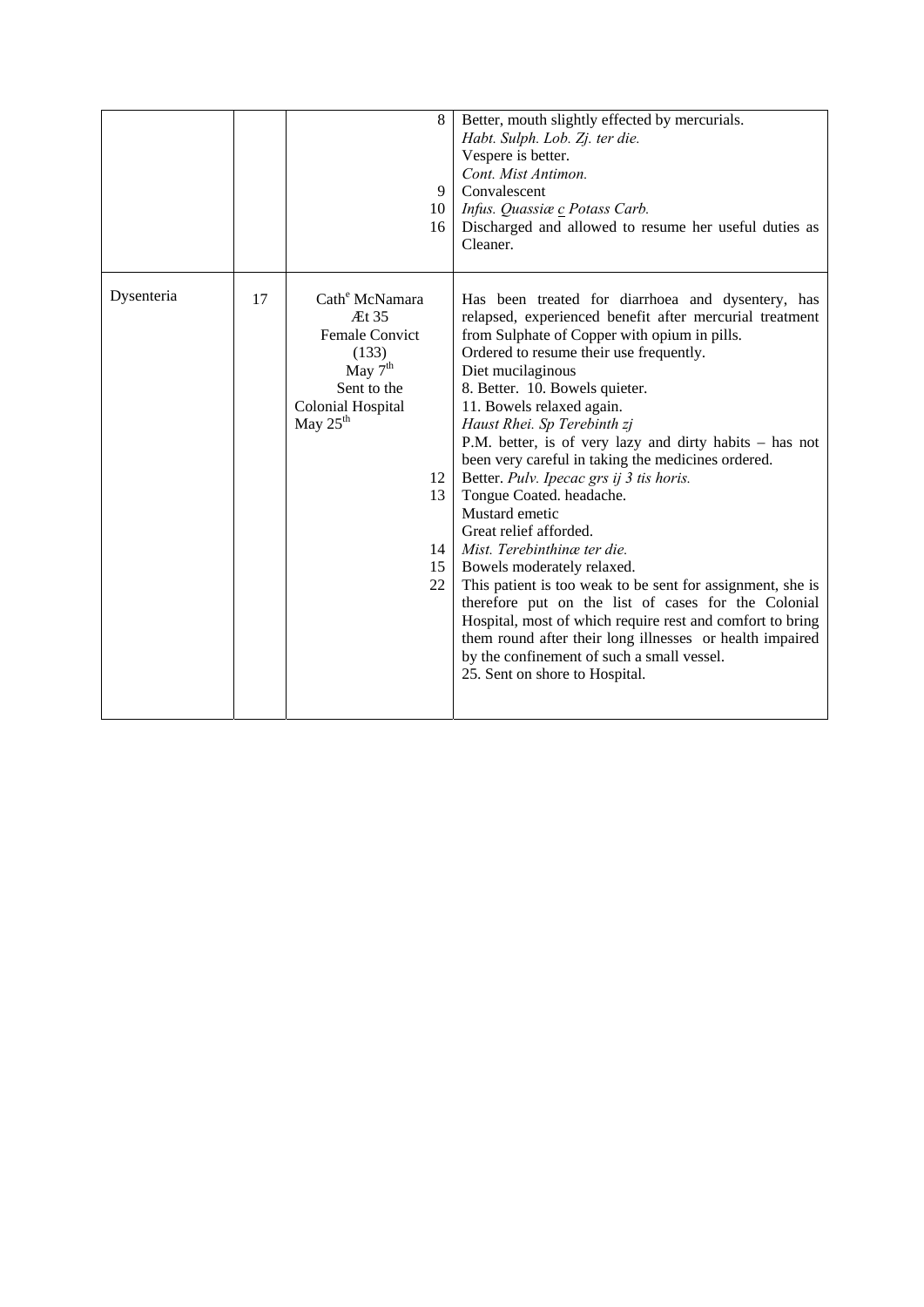# **A Nosological Synopsis of the Sick Book kept during the Period of this Journal, in conformity with the 30th Article of the Surgeons' Instructions.**

|                                                  | <b>Numbers</b> |                       |                         |               |           |           |                                                         |
|--------------------------------------------------|----------------|-----------------------|-------------------------|---------------|-----------|-----------|---------------------------------------------------------|
| <b>Diseases</b><br><b>Nosologically arranged</b> | <b>Total</b>   | Discharged to<br>Duty | Sent to the<br>Hospital | Died on board | Invalided | Remaining | Nos. of such Cases<br>as are detailed in<br>the Journal |
| Partus                                           | $\mathbf{1}$   | $\mathbf{1}$          |                         |               |           |           |                                                         |
| Pyrexiae                                         |                |                       |                         |               |           |           |                                                         |
| Ord. I. Febres.                                  |                |                       |                         |               |           |           |                                                         |
| Internulleates Quotutiana                        |                |                       |                         |               |           |           |                                                         |
| Tertiana                                         |                |                       |                         |               |           |           |                                                         |
| Continua Synochus                                | 20             | 20                    |                         |               |           |           | 16                                                      |
| Typhus                                           | $\mathbf{1}$   |                       |                         | $\mathbf{1}$  |           |           | $\overline{4}$                                          |
| Ord. II. Phlegmasiae.                            |                |                       |                         |               |           |           |                                                         |
| Phlogosis                                        | $\overline{4}$ | $\overline{4}$        |                         |               |           |           |                                                         |
| Pneumonia                                        |                |                       |                         |               |           |           |                                                         |
| Rheumatismus                                     | 13             | 10                    | $\mathfrak{Z}$          |               |           |           | $\overline{2}$                                          |
| Cynanche                                         |                |                       |                         |               |           |           |                                                         |
| <b>Bronchitis</b>                                | 6              | 3                     | $\overline{2}$          | $\mathbf{1}$  |           |           | 3.6                                                     |
| Opthalmia                                        | 6              | 5                     | $\overline{1}$          |               |           |           | 7.8                                                     |
| Enteritis                                        | 1              | $\mathbf{1}$          |                         |               |           |           |                                                         |
| Ord. III. Exanthemata.                           |                |                       |                         |               |           |           |                                                         |
| Variola                                          |                |                       |                         |               |           |           |                                                         |
| Rubeola                                          |                |                       |                         |               |           |           |                                                         |
| Erysipelas                                       |                |                       |                         |               |           |           |                                                         |
| Vaccina                                          |                |                       |                         |               |           |           |                                                         |
| Ord. IV. Haemorrhagiae                           |                |                       |                         |               |           |           |                                                         |
| Haemoptysis                                      |                |                       |                         |               |           |           |                                                         |
| Phthisis incipiens<br>Phthisis cosfirmata        |                |                       |                         |               |           |           |                                                         |
| Menorrhagia                                      | $\overline{c}$ | 1                     | $\mathbf{1}$            |               |           |           | 5                                                       |
| Ord. V. Profluvia.                               |                |                       |                         |               |           |           |                                                         |
| Catarrhus                                        | $\mathbf{1}$   | $\mathbf{1}$          |                         |               |           |           |                                                         |
| Dysenteria                                       | $\overline{3}$ | $\overline{2}$        | $\mathbf{1}$            |               |           |           | 17                                                      |
| Neuroses.                                        |                |                       |                         |               |           |           |                                                         |
| Ord. I. Comata.                                  |                |                       |                         |               |           |           |                                                         |
| Apoplexia                                        |                |                       |                         |               |           |           |                                                         |
| Concussion                                       | 1              | 1                     |                         |               |           |           | 9                                                       |
| Ord. II. Adynamiae.                              |                |                       |                         |               |           |           |                                                         |
| Dyspepsia                                        | $\mathfrak{Z}$ | $\mathbf{2}$          | $\mathbf{1}$            |               |           |           | 11                                                      |
| Ord. III. Spasmi.                                |                |                       |                         |               |           |           |                                                         |
|                                                  |                |                       |                         |               |           |           |                                                         |
| Asthma<br>Diarrhoea                              | 29             | 26                    | $\mathbf{1}$            | 2             |           |           | 1.12.13                                                 |
|                                                  |                |                       |                         |               |           |           | 14.15                                                   |
| Colica                                           |                |                       |                         |               |           |           |                                                         |
| Neuralgia                                        | $\overline{2}$ | $\mathfrak{2}$        |                         |               |           |           |                                                         |
| Ord. Iv. Vesaniae.                               |                |                       |                         |               |           |           |                                                         |
| Amentia                                          |                |                       |                         |               |           |           |                                                         |
| Mania                                            | $\mathbf{1}$   | 1                     |                         |               |           |           |                                                         |
| Cachexiae.                                       |                |                       |                         |               |           |           |                                                         |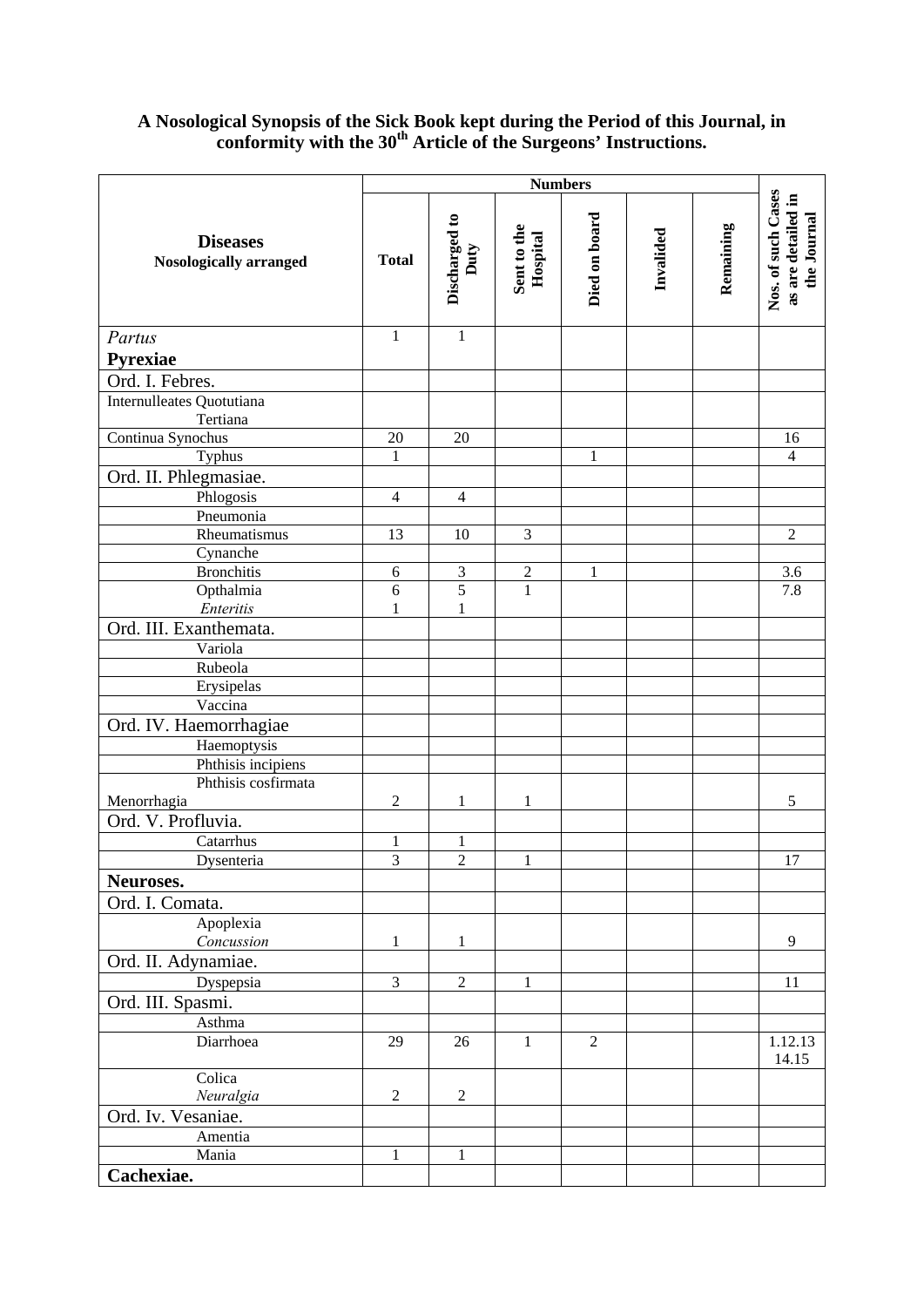| Ord. I. Marcores.                                                                                          |                  |                |    |                         |  |  |    |
|------------------------------------------------------------------------------------------------------------|------------------|----------------|----|-------------------------|--|--|----|
| Tabes                                                                                                      |                  |                |    |                         |  |  |    |
| Ord. II. Intumescentiae.                                                                                   |                  |                |    |                         |  |  |    |
| Anasarca                                                                                                   |                  |                |    |                         |  |  |    |
| Ascites                                                                                                    |                  |                |    |                         |  |  |    |
| Hydrothorax                                                                                                |                  |                |    |                         |  |  |    |
| Ord. III. Impetigines.                                                                                     |                  |                |    |                         |  |  |    |
| Syphilis                                                                                                   | $\overline{2}$   | $\overline{2}$ |    |                         |  |  |    |
| Scrophula                                                                                                  |                  |                |    |                         |  |  |    |
| Icterus                                                                                                    |                  |                |    |                         |  |  |    |
| Scorbutus                                                                                                  | $\mathbf{1}$     | $\mathbf{1}$   |    |                         |  |  |    |
| Locales.                                                                                                   |                  |                |    |                         |  |  |    |
| Ord. I. Dysaethesiae.                                                                                      |                  |                |    |                         |  |  |    |
| Amaurosis                                                                                                  |                  |                |    |                         |  |  |    |
| Ord. II. Dysorexiae.                                                                                       |                  |                |    |                         |  |  |    |
| Ord. III. Dyscinesiae.                                                                                     |                  |                |    |                         |  |  |    |
| Ord. IV. Apocenoses.                                                                                       |                  |                |    |                         |  |  |    |
| Gonorrhoea                                                                                                 | 1                | 1              |    |                         |  |  |    |
| Leucorrhoea                                                                                                | 1                |                | 1  |                         |  |  | 10 |
| Ord. V. Epischeses                                                                                         |                  |                |    |                         |  |  |    |
| Ischuria                                                                                                   | 4                | 3              | 1  |                         |  |  |    |
| Obstipatio                                                                                                 | $\overline{3}$   | 3              |    |                         |  |  |    |
| Dysuria                                                                                                    |                  |                |    |                         |  |  |    |
| Ord. VI. Tumores.                                                                                          |                  |                |    |                         |  |  |    |
| Aneurisma                                                                                                  |                  |                |    |                         |  |  |    |
| Ord. VII. Ectopiae.                                                                                        |                  |                |    |                         |  |  |    |
| Hernia                                                                                                     |                  |                |    |                         |  |  |    |
| Prolapsus                                                                                                  |                  |                |    |                         |  |  |    |
| Luxatio                                                                                                    |                  |                |    |                         |  |  |    |
| Ord. VIII. Dialyses.                                                                                       |                  |                |    |                         |  |  |    |
| Vulnus                                                                                                     | 1                | 1              |    |                         |  |  |    |
| Ulcus                                                                                                      | $\mathbf{1}$     |                |    |                         |  |  |    |
| Psora                                                                                                      |                  | 1              |    |                         |  |  |    |
| <b>GENERAL TOTAL</b>                                                                                       | $\overline{115}$ | 99             | 12 | $\overline{\mathbf{4}}$ |  |  |    |
| NOTE.—Medical Officers are desired particularly to Notice that the Numbers in each Disease and the general |                  |                |    |                         |  |  |    |
| Total must not only correspond with the Sick Book, but also with the particulars contained in the several  |                  |                |    |                         |  |  |    |

Nosological Returns for the period.